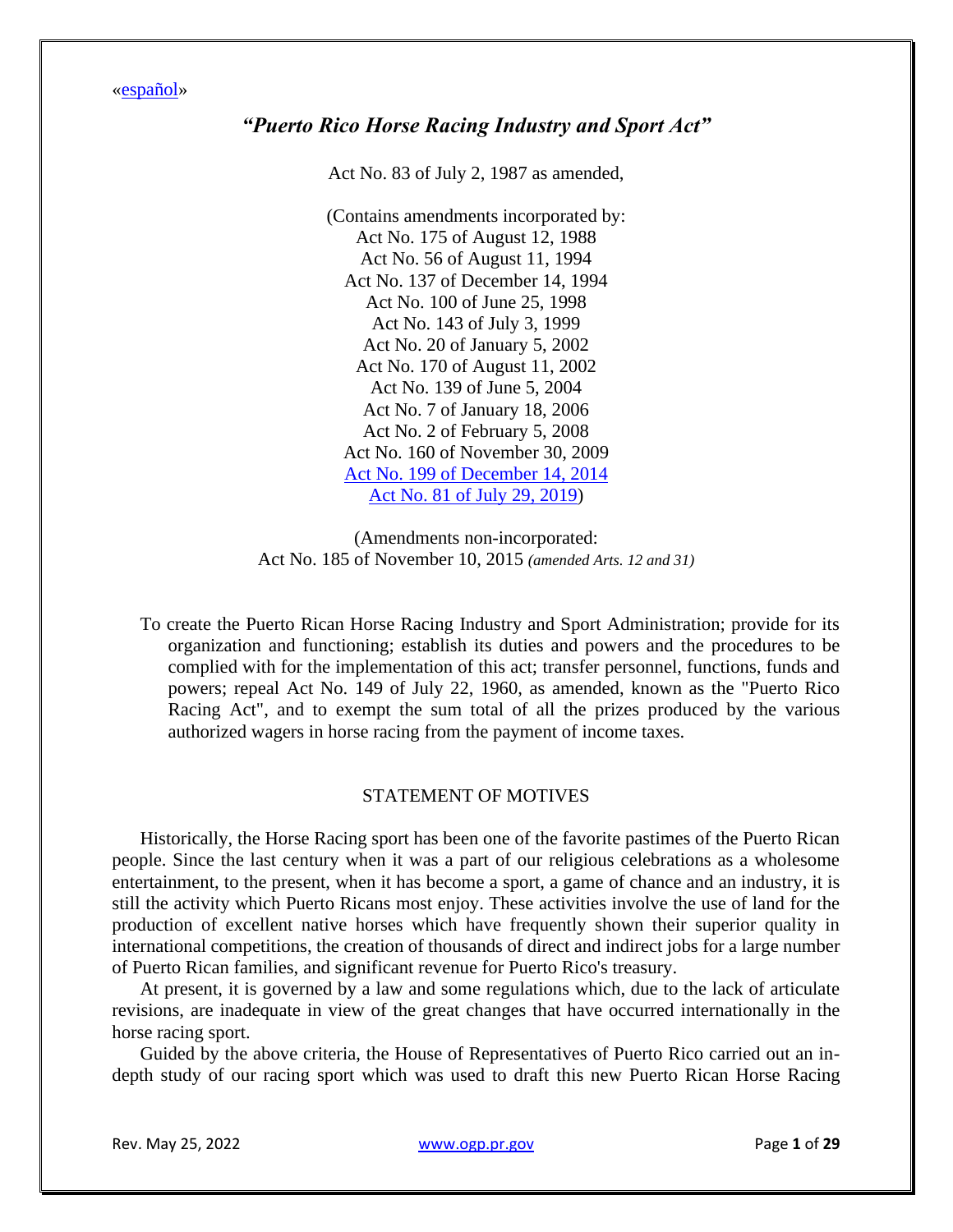Industry and Sport in tune with the needs and requirements indicated by the sectors that appeared at the public hearings held on the horse racing sport.

The Puerto Rican people keep this "sport-entertainment-industry" in a process of continuous expansion. The public policy of our government is to guarantee the purity of the sport, provide incentives for the various sectors that can and wish to contribute to the improvement of the horse racing sport, and offer high quality spectacles to the vast group of Puerto Rican fans, with every guarantee to keep our horse racing sport clean and reliable, and other measures that are needed to protect the investments of persons and entities that participate in various ways in the operations of the Puerto Rican horse racing sport.

## *Be it enacted by the Legislature of Puerto Rico:*

### **Section 1. — Title.** (15 L.P.R.A. § 198)

This act shall be known as "Puerto Rico Horse Racing Industry and Sport Act".

### **Section 2. —Horse Racing Industry and Sport Administration.** (15 L.P.R.A. § 198a)

The Puerto Rico Horse Racing Industry and Sport Administration and everything connected therewith shall be under the jurisdiction of the Government of Puerto Rico Gaming Commission in accordance with the 'Government of Puerto Rico Gaming Commission Act.'

## **Section 3. — Definitions.** (15 L.P.R.A. § 198b)

For the purposes of this Act, the terms listed below shall have the following meaning:

**(1)** *Off-track Betting Teller —* Means the independent contractor, whether a natural or a juridical person, designated by the Operator under contract and authorized by the Government of Puerto Rico Gaming Commission, through a license to operate one or more Off-track Betting Locations, to receive and pay bets as authorized under this Act and the regulations, orders, and resolutions adopted by the Government of Puerto Rico Gaming Commission.

**(2)** *Off-track Betting Location:* Means the place that with the previous approval of the contracting operating enterprise is used by a Horse Racing Agent to receive authorized bets.

**(3)** *Year* **—** Means a calendar year.

**(4)** *Agent* **—** Means the authorized representative of the horse owner, stud farm owner, or breeder, duly authorized through a notarized document, who holds a license issued by the Commission to carry out duties as the owner or breeder's agent.

**(5)** *Bets* **—** Means those bets authorized by this Act, the Horse Racing Regulations, or the Government of Puerto Rico Gaming Commission, by order or resolution.

**(6)** *Restricted areas* **—** Means those areas within any entity under the jurisdiction of the Government of Puerto Rico Gaming Commission whose access is limited to persons that meet the specific requirements set forth in this Act, the Horse Racing Regulations, and any other regulations prescribed by the Government of Puerto Rico Gaming Commission.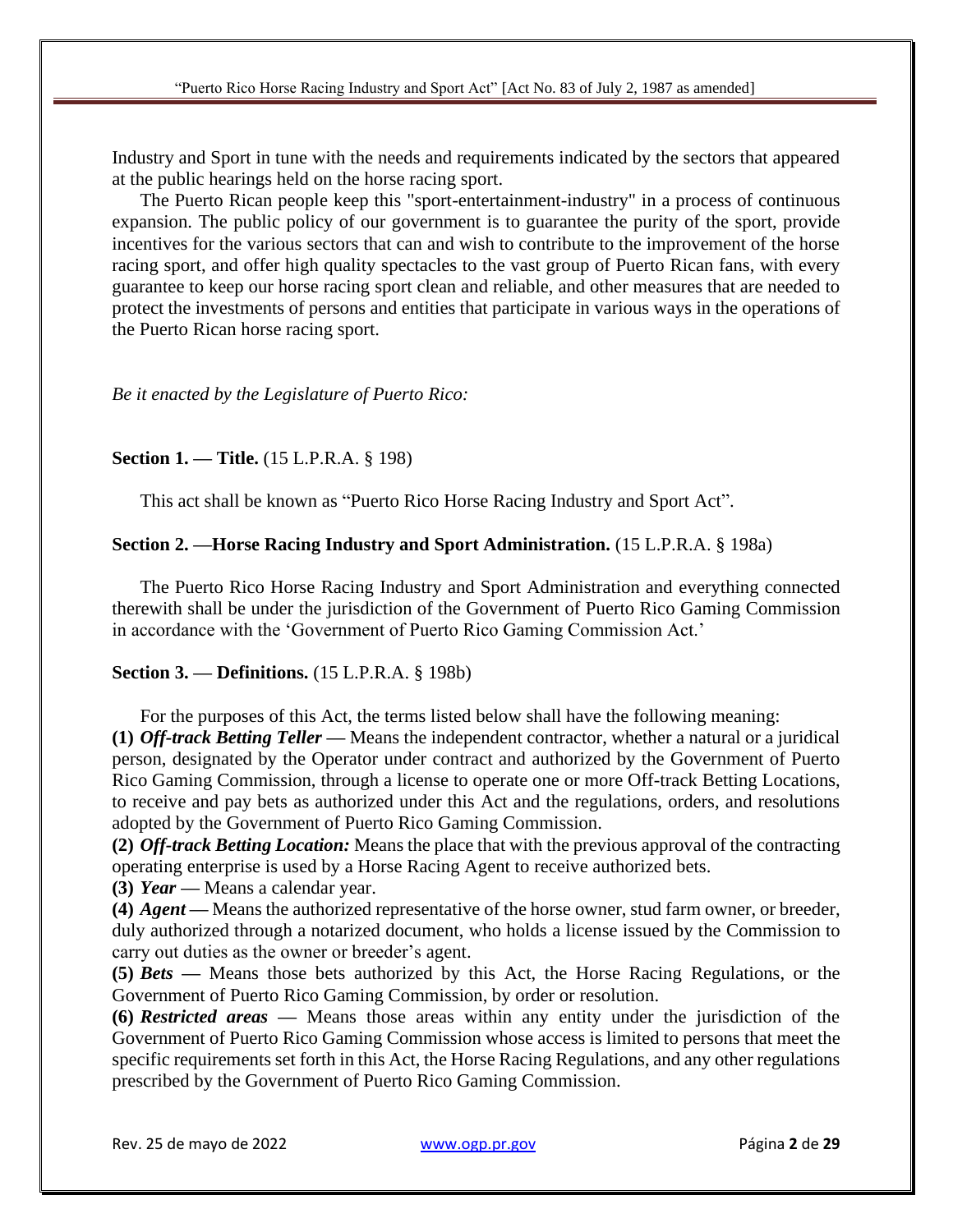**(7)** *Parimutuel* **—** Means the place or places officially designated and approved by the Government of Puerto Rico Gaming Commission to place bets, collect and pay bets authorized within each licensed racetrack or approved location, and the betting system known by that name. **(8)** *Race —* Means a competition between horses for a prize, conducted in the presence of the officials of the Government of Puerto Rico Gaming Commission, pursuant to the applicable law and regulations in effect.

**(9)** *Claiming race* **—** Means a race in which any horse entered therein may be claimed and purchased for a previously fixed sum by any race horse owner with a current license.

**(10)** *Justified cause for removal* **—** Means negligence or manifest disability of a person to perform his/her duties or the commission of a felony or a misdemeanor entailing moral turpitude.

**(11)** *Classic* **—** Means a race with an additional prize in which a special fee is required for the registration of horses.

**(12)** *Commission* **—** Means the Government of Puerto Rico Gaming Commission.

**(13)** *Natural condition of a horse* **—** Means that physical condition of a racehorse which has undergone no human intervention through internal or external means that change the natural state of the racehorse.

**(14)** *Breeder —* Any natural or juridical person holding a license issued by the Commission to engage in the breeding of thoroughbred horses.

**(15)** *Stable* **—** Means the structure where one or more barns, stalls, or boxes are located in a racetrack, and which are owned by the operator to be assigned for the use thereof.

**(16)** *Multiple combination pool ticket* **—** Means the printed form on which the combination of pool bets are noted.

**(17)** *Moral turpitude* **—** Means the state or condition of an individual constituted by an inherent lack of a sense of morality and rectitude whereby a person has lost his/her concern for the respect and safety of human life and everything he/she does is essentially evil, painful, fraudulent, immoral, vile in nature and harmful in its results.

**(18)** *Trainer —* A natural person holding a license issued by the Commission

to engage in the training of racehorses.

**(19)** *Depressant or depressive* **—** Means any product, substance or medication that depresses a race horse.

**(20)** *Day* **—** Means any period comprised between two (2) consecutive midnights.

**(21)** *Race day* **—** means the period comprised between 12:01 o'clock in the morning and 12:00 midnight of the day on which races are held.

**(22)** *Executive Director —* Means the Executive Director of the Government of Puerto Rico Gaming Commission

**(23)** *Drug* **—** Means any product, substance, medication, pharmaceutical product, natural or compound preparation or combination of these, including all their metabolites, capable of stimulating, depressing or in any manner affecting or altering the natural condition of a horse.

**(24)** *Owner —* Means any natural or juridical person holding a license issued by the Commission to be the bona fide owner of one or more racehorses. Likewise, a natural or juridical person may be the owner of a share of a racehorse; provided, that all of the owners of the racehorse hold a validly issued owner license. In the case of juridical persons, the chairman or at least one of the stockholders of the

corporation shall hold a validly issued owner license and all of the owners of the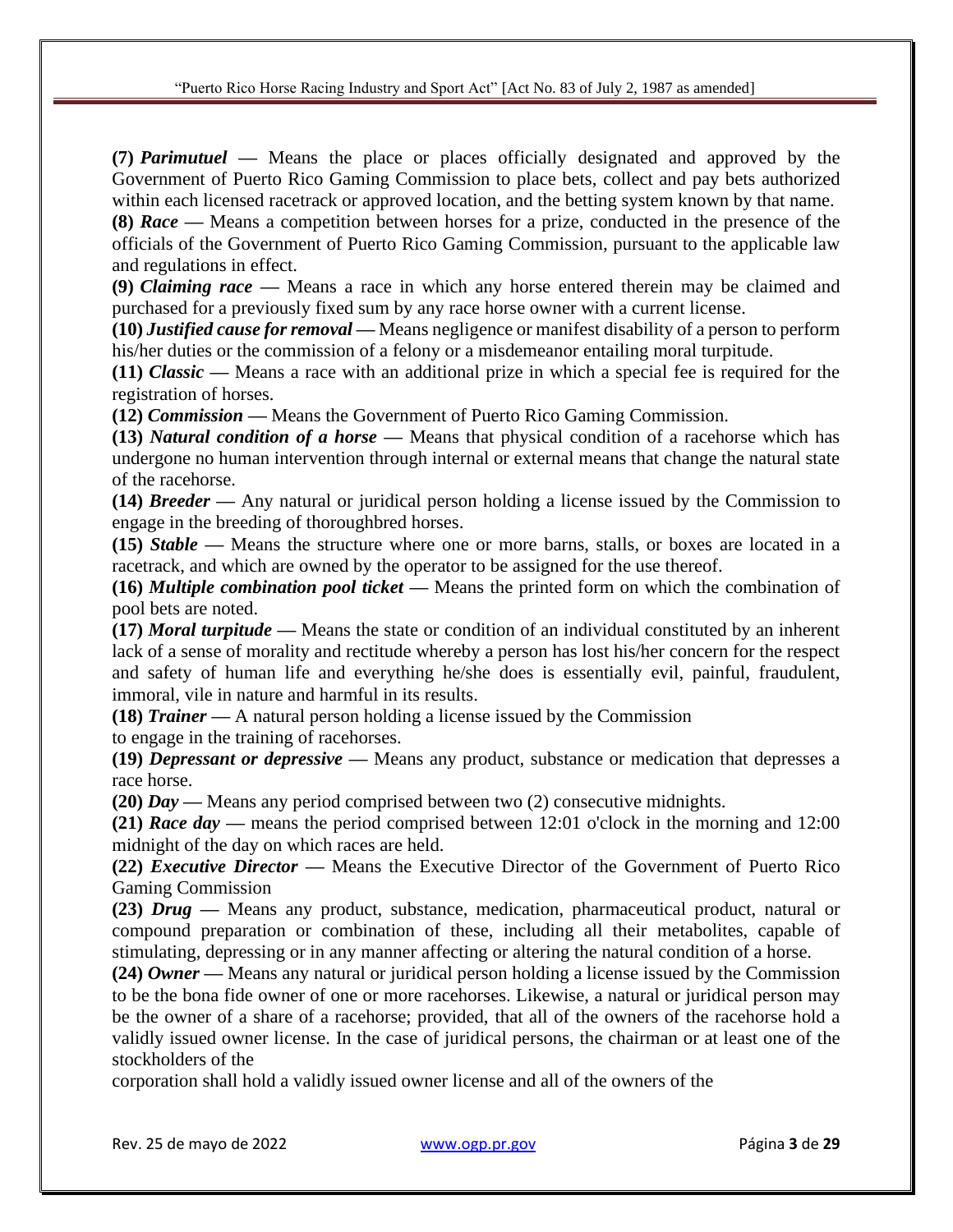racehorse must be shareholders

**(25)** *Daily double* **—** Means a bet to pick the winners of two (2) races specifically designated for such a bet.

**(26)** *Horse* **—** Means a thoroughbred racehorse or colt of either sex.

**(27)** *Operator* **—** Means a natural or juridical person authorized by means of a license to operate a racetrack in Puerto Rico.

**(28)** *Paddock* **—** Means the place designated for saddling the horse.

**(29)** *Public trainer* **—** Means a person holding a license to train racehorses for one or more racehorse owners and who administers and operates a public stable as owner and who must meet all the applicable requirements of the Horse Racing Regulations, orders, and resolutions of the Commission.

**(30)** *Private trainer* **—** Means the trainer who receives a salary from the stable owner for exclusively training the horses of the latter.

**(31)** *Entry* — Means two (2) or more horses running in the same race that are owned by the same owner or owners and shall be considered for betting purposes, as prescribed by the Government of Puerto Rico Gaming Commission through regulations, order, resolution, or the Racing Plan.

**(32)** *Barn* **—** In a racetrack, means the stall or group of stalls in a stable assigned by the racetrack where the racehorses of one or more owners are lodged or stabled or trained by a public trainer

**(33)** *Stimulant* **—** Means any product, substance, or medication that stimulates a racehorse and that affects the normal or natural condition of the horse.

**(34)** *Horse racing nuisance —* Means a person declared as such by the Government of Puerto Rico Gaming Commission according to the law, because his behavior alters or obstructs the normal development of the Horse Racing Sport

**(35)** *Exacta* **—** Means a bet that consists in picking the horses that finish first and second in the races designated for said bets.

**(36)** *Combined exacta* **—** Means a bet that consists in picking three (3) horses that finish first, second and third in any order, in the races designated for said bets.

**(37)** *Field* — Means a group of two (2) or more starters running as a single betting unit when there are more starters in a race than positions on the totalizator board.

**(38)** *Breeding and Improvement Fund* **—** Means the fund created for the purpose of promoting the breeding and acquisition of native thoroughbred horses and improving the horse racing sport.

**(39)** *Off-track Betting Teller Uncollectible Accounts' Collection Fund —* Means the Fund to which Off-track Betting Tellers who chose not to post a bond to secure payment of bets, shall make the contributions as prescribed by the Commission through order, in lieu of the bond to secure payment of money bet in off-track betting locations and not paid to an Operator.

**(40)** *Electronic Gaming System Off-track Betting Teller Uncollectible Account's Collection Fund —* Means the Fund to which Off-track Betting Tellers holding an Electronic Gaming System station Operator license who chose not to post a bond to secure payment of bets made in the machines operated by them, shall make the contributions as prescribed by the Government of Puerto Rico Gaming Commission through order, in lieu of the bond. Operators shall be responsible for collecting teller's contributions, which shall be held in a bank account solely for such purposes. An Off-track betting teller's failure to pay the Fund contributions to an Operator on a daily basis shall be grounds for suspension or cancellation of the Off-track Betting Teller 's license.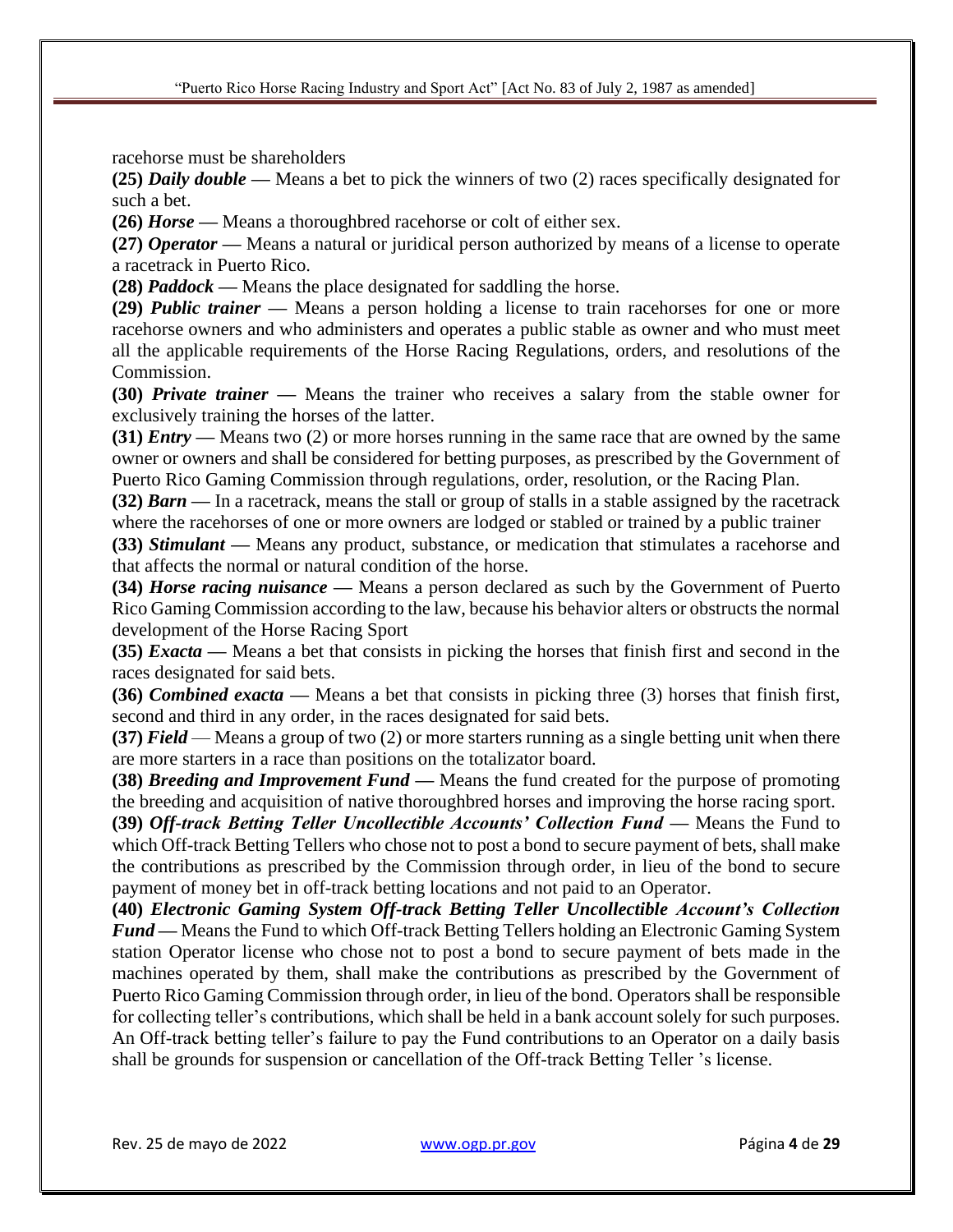**(41)** *Racetrack* **—** Means the place authorized through a license issued by the Government of Puerto Rico Gaming Commission for holding horse races in the jurisdiction of Puerto Rico and placing bets.

**(42)** *Registration* **—** Means the act of nominating a horse to take part in a race.

**(43)** *Head of laboratory* **—** Means the Chemist who meets the same professional requirements established for the Official Chemist, who may or may not be an official of the Government of Puerto Rico Gaming Commission, and who shall be directly in charge of the laboratory where tests of samples of any nature taken from racehorses are conducted by or under the direct supervision of the Official Veterinarian. In the case of laboratories from any jurisdiction of the United States outside of Puerto Rico, the head of laboratory must hold all authorizations and licenses required by law for the lawful exercise of its degree and profession in its jurisdiction.

**(44)** *Jockey* **—** Means the person authorized to ride race horses through a license issued by the Administrator.

**(45)** *Pari-mutuel* **—** Means the simple bets made for first place (win) and second place (place).

**(46)** *Stewards —* Means the Horse Racing Stewards, as defined in Section 13 of this Act.

**(47)** *Act* **—** Means the Puerto Rico Horse Racing Industry and Sport Act, this Act

**(48)** *Racetrack License —* Means the authorization or permit issued by the Government of Puerto Rico Gaming Commission to a natural or juridical person to operate a racetrack in Puerto Rico.

**(49)** *Temporary Racetrack License —* Means the temporary authorization or permit issued by the Government of Puerto Rico Gaming Commission to a natural or juridical person to begin the operations of a racetrack prior to meeting all the necessary license requirements.

**(50)** *Month* **—** Means a calendar month.

**(51)** *Microchip* **—** Means the device implanted in a racehorse for the purpose of identifying it electronically.

**(52)** *Groom* **—** Means the stable employee, stableman.

**(53)** *Single combination pool ticket* **—** Means the printed form where a single combination of bets in each race in the pool is noted.

**(54)** *Racing Plan —* Means the group of rules or standards prepared and approved by the Government of Puerto Rico Gaming Commission that shall govern the planning, scheduling, and organization of all official races.

**(55)** *Pool* **—** Means a prize awarded to a person who determines the largest number of winning horses and the largest number of winning horses minus one, as stipulated in the Horse Racing Regulations.

**(56)** *Pick Three (3) —* Means a bet in which the bettor must select one or more racehorses to officially arrive at the first position in each of the three races designated for this type of bet. The payout of this race is made or distributed as authorized by the Government of Puerto Rico Gaming Commission.

**(57)** *Pick Four (4) —* Means a bet in which the bettor must select one or more racehorses to officially arrive at the first position in each of the four races designated for this type of bet. The payout of this race is made or distributed, as authorized by the Government of Puerto Rico Gaming Commission.

**(58)** *Carryover Pool (Poolpote) —* Means the money accumulated from a formula-based deduction that, the Government of Puerto Rico Gaming Commission orders to be made from the daily Pick Six-wagers, which may be won by the ticket that hits, on a race day, the most winners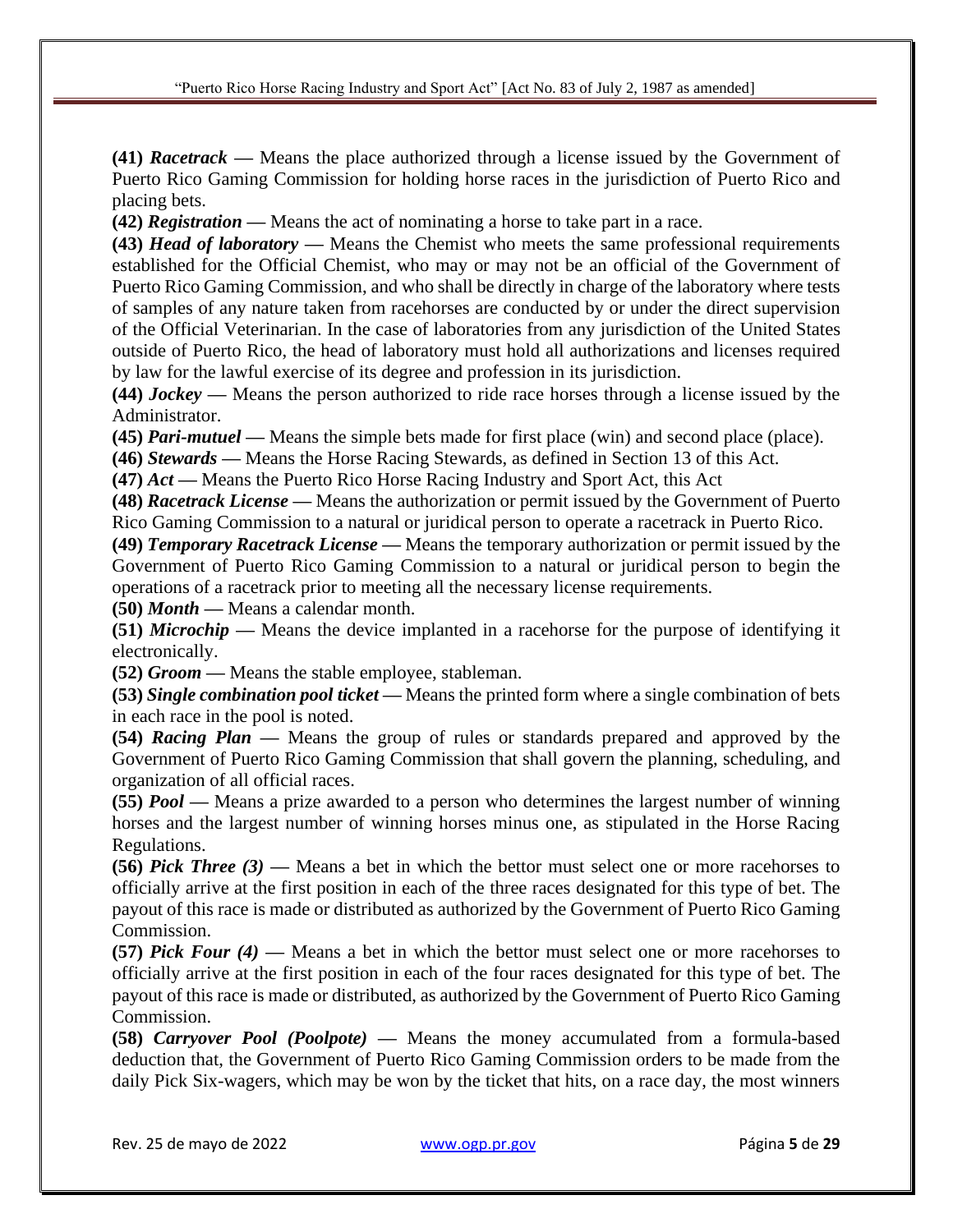in the races valid for the pool in a single ticket.

**(59)** *Breeding place* **—** Means the farm and structure devoted to the breeding of thoroughbred race horses.

**(60)** *Prize* **—** Means the sum of money received by the owner of a racehorse for the horse's performance in an official race as provided by law or regulations. It includes a regular, supplementary or retroactive prize received by a racehorse owner for the horse's performance in an official race and the profits from bets on races simulcast out of Puerto Rico and the Electronic Gaming system.

**(61)** *Official Race Card* **—** Means the program issued under the official seal of the Government of Puerto Rico Gaming Commission which contains all the day's races and any other information required by the Racing Secretary. It constitutes a commitment between the Government of Puerto Rico Gaming Commission and the betting public.

**(62)** *Official Chemist* **—** A person holding a valid license issued by the Board of Examiners of Chemists, who is an active member of the Puerto Rico College of Chemists and a holder of the authorizations and licenses required by law to lawfully practice his degree and profession in Puerto Rico. The Official Chemist shall be an employee of the Government of Puerto Rico Gaming Commission and shall be appointed by the Executive Director to perform the assigned duties, including serving as expert when required. The duties of the Official Chemist and the Head of Laboratory may be performed by the same person if the Government of Puerto Rico Gaming Commission has its own laboratory.

**(63)** *Quinella —* Means the wager that consists in determining the horses that arrive in the first and second positions, or inverted, in the races designated for said wager.

**(64)** *Veterinary prescription —* A written order issued by an authorized veterinarian for administering a certain dose of medication or drug(s) allowed for a particular race horse.

**(65)** *Claim —* Means the act of purchasing a thoroughbred horse that participates in a claiming race.

**(66)** *Stud Book —* Means the registry book of thoroughbred horses stating the genealogy, filiation, ownership, and any other element essential to its legal protection. It is known as Stud Book and may be maintained by the Jockey Club (American Stud Book), the Administration (Puerto Rico Stud Book), or both, at the discretion of the Government of Puerto Rico Gaming Commission as provided by the latter through resolution or order.

**(67)** *Regulations —* Means the Racing Regulations and any other set of regulations approved by the Government of Puerto Rico Gaming Commission, as provided in this Act

**(68)** *SEA —* Spanish acronym for Electronic Betting System *(Sistema Electrónico de Apuestas)*.

**(69)** *Racing Secretary —* Means the official appointed by the Executive Director who shall be in charge of the entire registration process of racehorses participating in official races and of the preparation of a brochure indicating the racing conditions according to the Racing Plan devised by the Government of Puerto Rico Gaming Commission. The Racing Secretary is also responsible for preparing and presenting for each race day an Official Program, which must be approved and authorized by a representative of the Commission, before it is distributed

**(70)** *Simulcasting —* Simultaneous live and direct broadcasting of racing events held in foreign racetracks for taking bets on these. This term also refers to racing events held in Puerto Rico to be broadcast overseas for taking bets in another country on those races held in Puerto Rico.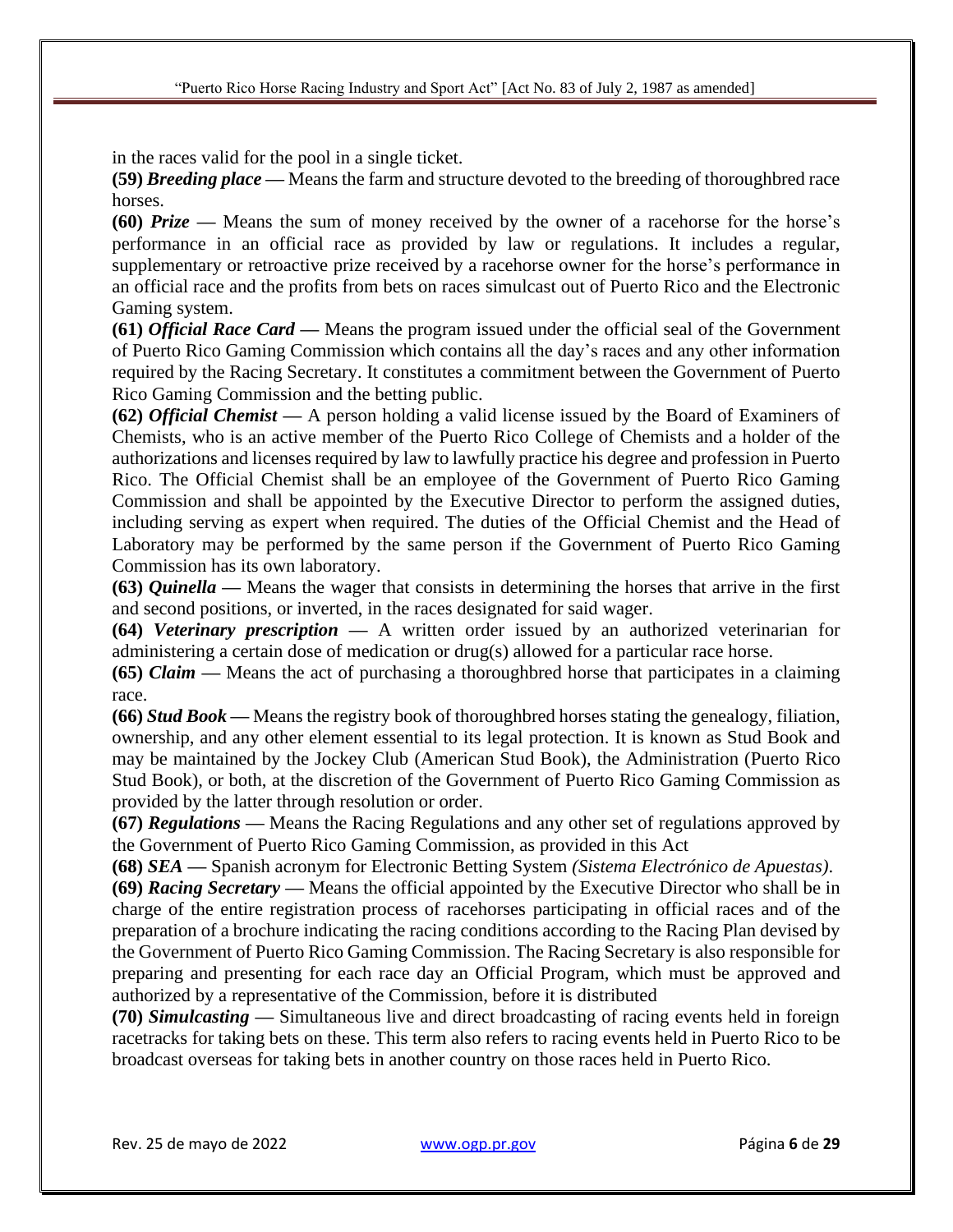**(71)** *Account Deposit Wagering (ADW) —* Means the system through which wagers are debited and/or winning payoffs are credited to an advance deposit account held by an Operator or a third party on behalf of a person, under the conditions established by the Government of Puerto Rico Gaming Commission.

**(72)** *Electronic Gaming System (EGS) —* Means the electronic gaming platforms located in Offtrack Betting Locations, approved by the Commission in conjunction with the Department of the Treasury.

**(73)** *Online Wagering System (OWS) —* Means the authorized equipment and software that records wagers and calculates the approved payoffs thereof.

**(74)** *Superfecta —* Means the bet that consists on picking, in exact order, those horses that finish first, second, third and fourth in the races designated for that type of betting.

**(75)** *Total gross wagers —* Means the total amount wagered in all types of betting without discounting the deductions provided in this Act.

**(76)** *Totalizator* — Means the electronic computer system that records bets and calculates payoffs for the winning wagering tickets.

**(77)** *Trifecta —* Means the best that consists on picking in exact order, those horses that finish first, second and third in the races designated for that type of betting.

**(78)** *Usage and custom* **—** Form of initial customary law, less solemn than the written laws whose usage is supplemental in the absence of applicable laws.

**(79)** *Authorized Veterinarian —* Means a veterinarian holding a valid license to practice veterinary medicine in Puerto Rico who is an active member of the College of Veterinarians of Puerto Rico, and is also officially authorized by the Commission to render professional veterinary services at entities and areas subject to the control and restrictions of the Government of Puerto Rico Gaming Commission.

# **Section 4. — Powers of the Government of Puerto Rico Gaming Commission.** (15 L.P.R.A. § 198e)

**(a)** The Commission is hereby empowered to regulate all matters concerning the Horse Racing Industry and Sport. The Commission, after holding a public hearing, shall adopt such Horse Racing Sport regulations it deems necessary, which, once approved by the Commission and filed with the Department of State pursuant to the provisions of Act No. 38-2017, the 'Government of Puerto Rico Uniform Administrative Procedure Act,' shall have force of law and the violation thereof shall constitute an offense as provided in this Act

**(b)** Among other things, Commission shall have the authority to:

**(1)** Establish by regulations the necessary and essential requirements which, in its judgment, every racetrack should meet to operate as such; establish the terms and conditions to meet said requirements; issue temporary licenses for the period granted to racetrack owners to meet the Board's requirements; cancel any licenses issued temporarily to their holders or their representatives if they fail to comply with the terms thereof; ensure public safety as well as the reliability, honesty, and integrity of the horse racing sport. Provided, that when financial information is required to grant permits or licenses to operate a racetrack, the financial information received by the Board shall be deemed to be confidential and may not be disclosed, except as provided by the Board and the applicable laws.

Rev. 25 de mayo de 2022 [www.ogp.pr.gov](http://www.ogp.pr.gov/) Página **7** de **29**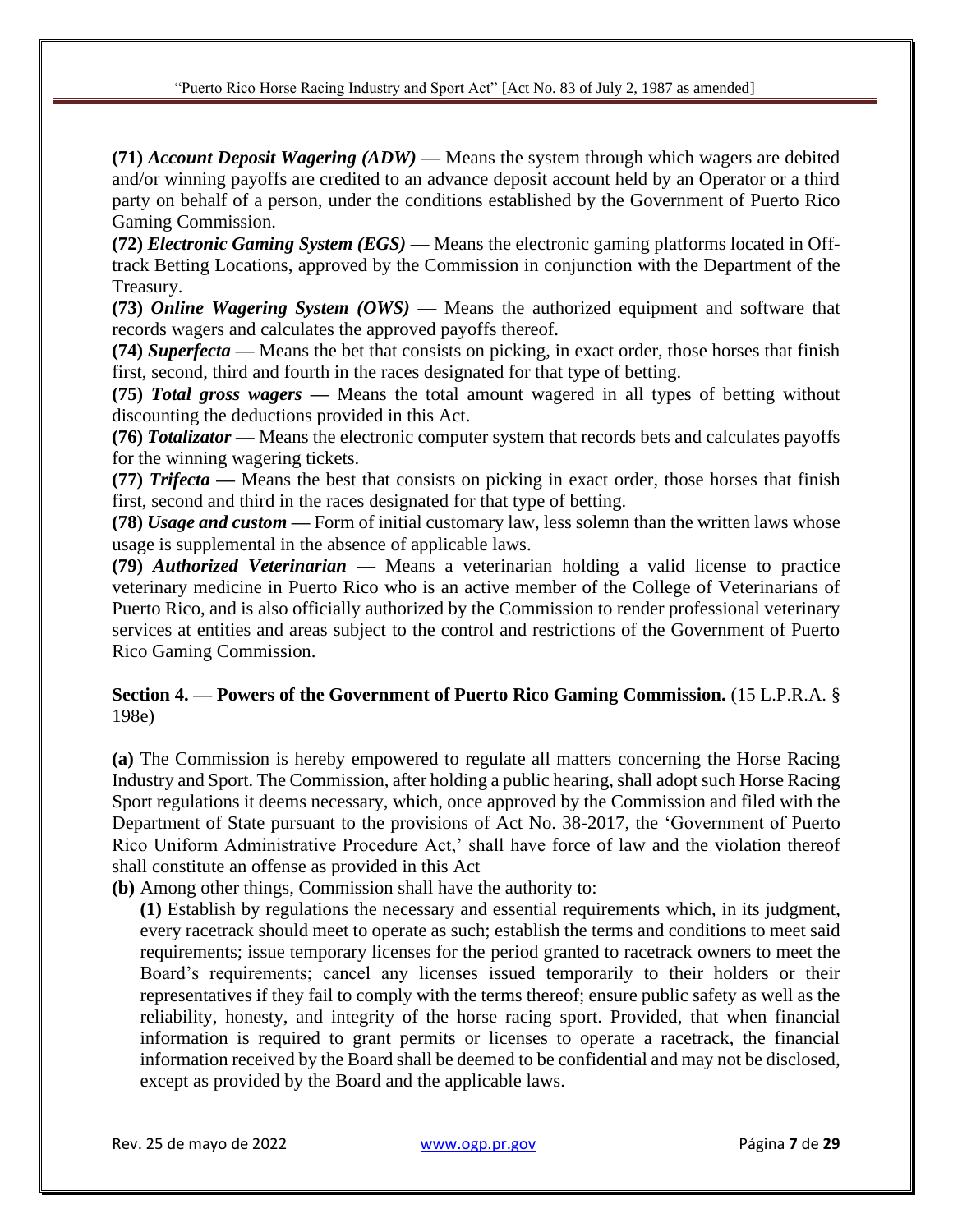**(a)** When considering an application for operating a new racetrack, the Board shall require the applicant to demonstrate that the approval of the racetrack operations application shall be in the best interest and benefit of the horse racing industry, that it shall not affect the stability thereof, and that there shall be sufficient inventory of racehorses to sustain the independent operation of said racetrack.

**(2)** Expressly authorize the days and places where each racetrack shall hold thoroughbred horse races in Puerto Rico, and may transfer the place and sites indicated therefore. Provided, That the Board shall authorize a minimum of two hundred and eight (208) racing days for each calendar year. The racing days shall be reasonably divided between the racetracks, always ensuring the general welfare of the horse racing industry and sport. The racing days may be increased depending on the needs of the industry and the inventory of horses available for racing.

**(3)** Prescribe the rules to govern the holding of horse races upon the approval of an annual plan to be known as the 'Racing Plan,' which shall serve as guideline and guidance for the Racing Secretary to establish the overall conditions for the monthly programming of races. It shall adopt a horse racing plan seeking to strike a balance between native and imported horses, and to increase the number of native horse races, and establish a scale of weight that fixes a minimum weight of not less than one hundred sixteen (116) pounds for all First Category A jockeys, regardless of the age of the race horse. Provided, that the applicable weight chart set forth in Section 38 of Chapter VI of the Caribbean Racing Confederation Regulations, shall be established for every International Classic, and be filed with the Commission prior to the holding thereof. This racing plan may be revised.

**(4)** Provide all that pertains to the manner in which authorized wagers shall be made as well as those to be authorized in the future, as well as the wagering-related activities

**(5)** Prescribe through regulations the requirements to be met by natural and juridical persons engaged in any horse racing activity; provided, that in the interest of the public safety and the order, purity, and integrity of the Horse Racing Sport, a program to detect the presence or use of controlled substances shall be implemented, under which reliable tests shall be randomly administered to Commission officials and employees as well as to all personnel holding a license or permit issued by said Commission to perform duties directly related to the horse racing activity. The preventive nature of this program is aimed at addressing, reducing, and solving the use and abuse of illegal drugs as well as at counseling, treating, and rehabilitating the persons concerned. Said program shall be coordinated with the competent entity or entities of the public and private sectors that have the necessary and reliable resources to administer said tests. The funds to defray the cost of said tests shall proceed from the monies allocated to the Commission for these purposes under this Section. The Commission shall prescribe by regulations the process to be followed to render the operations of this program feasible and efficient. Nothing shall preclude horse owners, stud farm owners, or breeders from being shareholders of racetrack Operators in Puerto Rico.

**(6)** Authorize and regulate the use of electronic, mechanical, and photographic devices for the purpose of determining the start and the order in which the horses arrive at the finish line, to photograph and oversee the development of the races, among others.

**(7)** At the request of the Executive Director, of any natural or juridical person authorized to operate a racetrack in Puerto Rico, or on its own motion, declare as a horse racing nuisance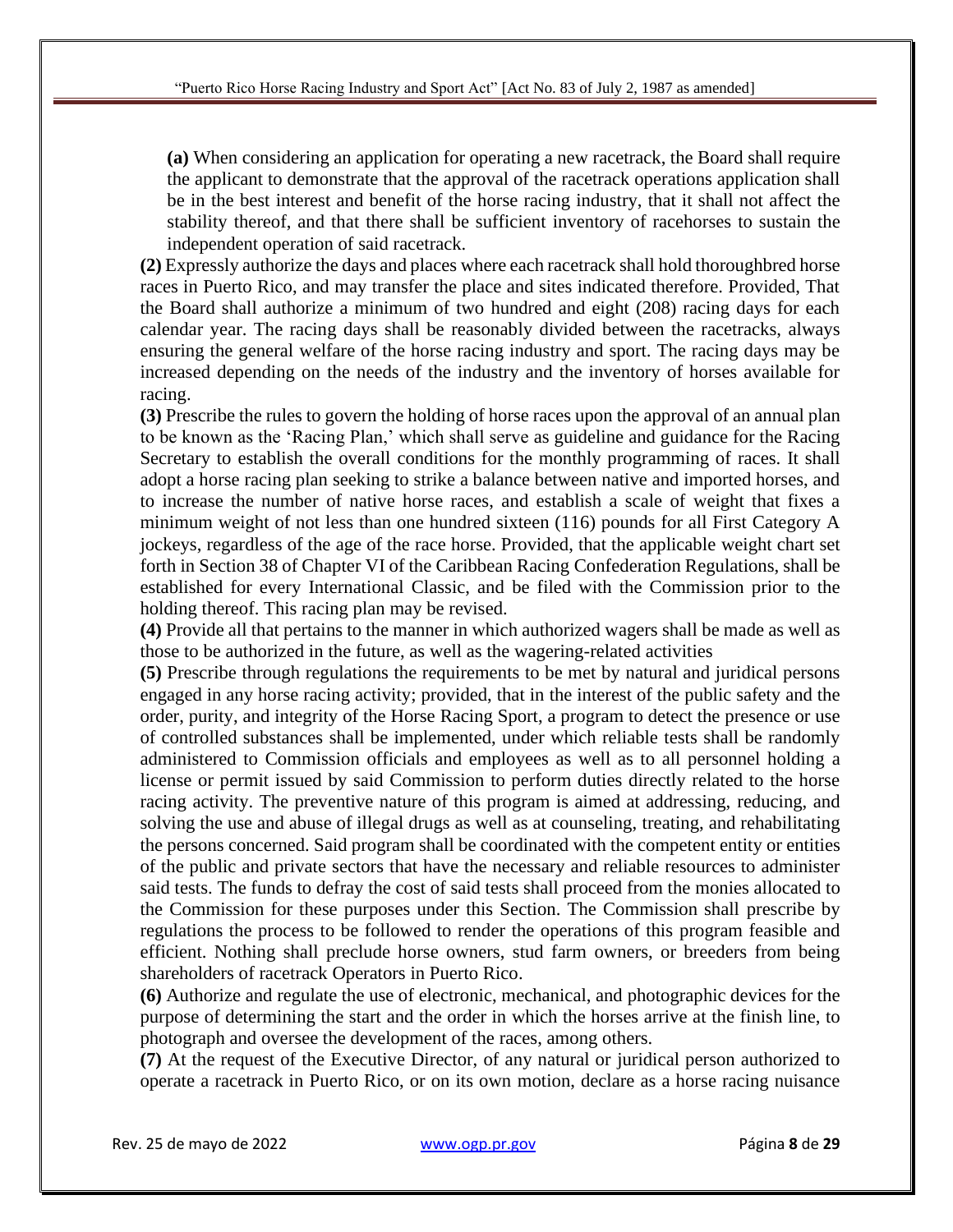any natural or juridical person who, in its judgment, attempts, threatens, or otherwise shows an intent to hinder the ordinary course of the Horse Racing Sport. Provided, that in order to make such determination, the Commission shall allow the defendant to appear and be heard at a public hearing, pro se or by counsel. Any person declared a horse racing nuisance by the Commission that attempts to enter or enters any racetrack or entity thereof, shall be guilty of a felony and upon conviction shall be punished by imprisonment for a term of not less than five **(5)** years nor more than ten (10) years, or by a fine of not less than one thousand dollars (\$1,000) nor more than five thousand dollars (\$5,000), or both penalties at the discretion of the court.

Any person that has been declared a horse racing nuisance by the Commission may not request to be reinstated to participate in horse racing activities until at least five (5) years have elapsed from said designation. The Commission shall prescribe through regulations the conditions and requirements whereby the person may be reinstated. If after being reinstated, the person once again engages in an unwelcome practice for which he should be declared a horse racing nuisance, the declaration shall extend throughout his lifetime. Any person declared a horse racing nuisance shall defray the cost of the proceedings. The statute of limitations to prosecute a person as a horse racing nuisance shall be one (1) year from the time said person is found guilty of violating the Horse Racing Regulations or the Controlled Medications Regulations, as well as any other regulations with restrictive provisions approved by the Commission to regulate the Horse Racing Sport.

**(8)** Prescribe, through regulations, the fines, civil penalties, and suspensions as well as the civil fines to be imposed for violations of this Act or of the rules, regulations, and orders approved or prescribed by the Commission or by the Stewards, which may be imposed by the Commission, the Stewards, or any other authorized official.

**(9)** Issue orders, rules, and resolutions and take the necessary measures leading to the physical safety, and the financial and social security of natural or juridical persons related to the horse racing industry and sport, including issuing cease and desist orders, should the Commission believe that a person is violating this Act or the rules, regulations, orders, or licensing requirements promulgated thereunder. When the Commission issues a cease and desist order, it shall notify the affected party of its right to an administrative hearing pursuant to the provisions of Act No. 38-2017, the 'Government of Puerto Rico Uniform Administrative Procedure Act.'

If the party affected by the order fails to request a hearing and the Commission does not order it, said cease and desist order shall continue in effect until it is modified or rendered ineffective by the Commission. If a hearing is requested or ordered, the Commission may modify, render ineffective, or extend said order, upon notice to such effect and affording every interested party the opportunity to be heard, until the final disposition of the matter.

The Commission may render ineffective or modify an order if it determines that the conditions leading to the issuance of said order have changed or that, otherwise, it is in the public interest. It may also resort to the Court of First Instance to request enforcement of any cease and desist order issued by the Commission without the need to post a bond.

The Commission may file any other legal action or institute proceedings as are necessary or convenient to attain the purposes of this Act or of any other Act or Regulations, whose enforcement or oversight has been entrusted thereto.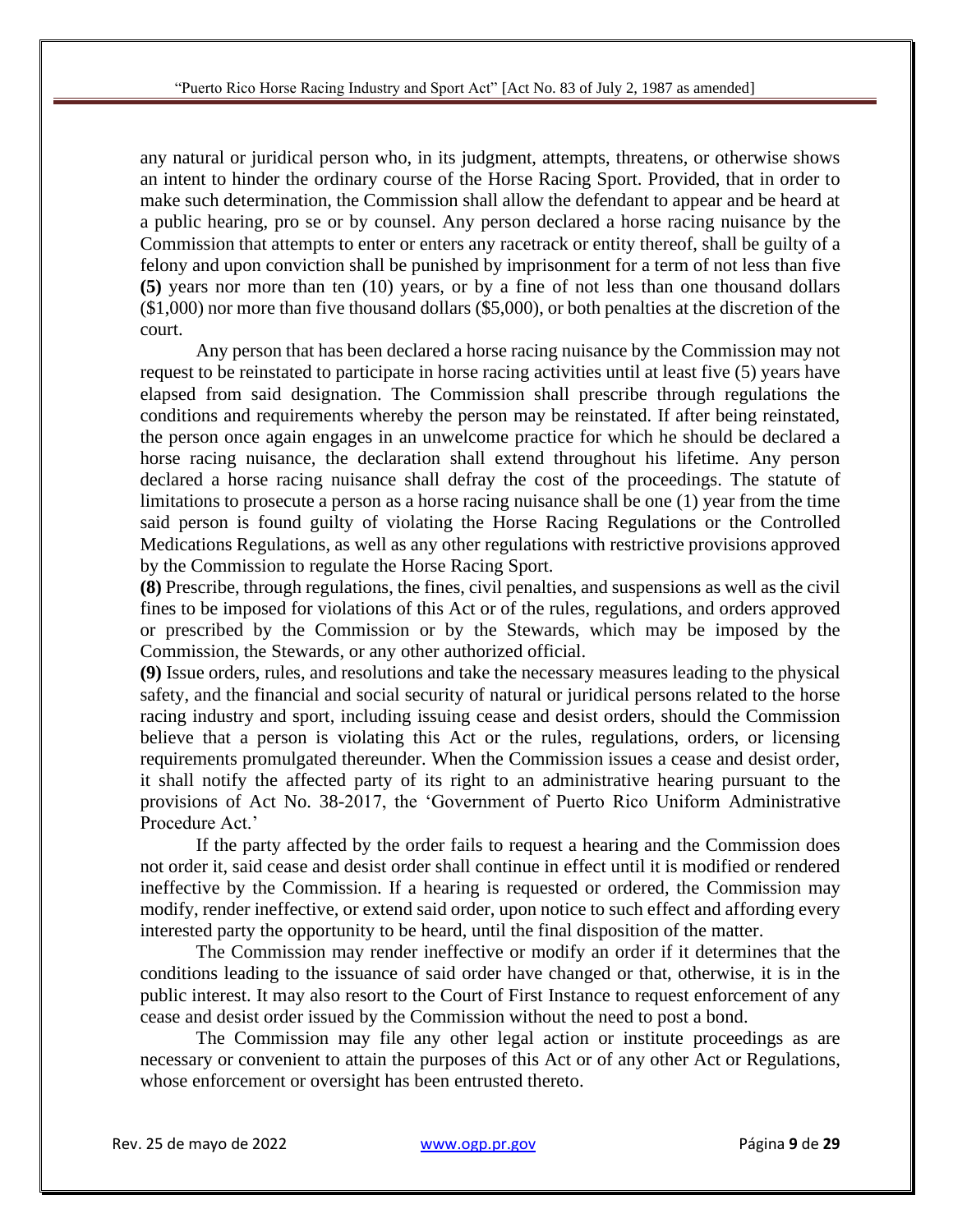**(10)** Consider and resolve petitions for review of the decisions issued by the Executive Director, the Stewards, or any other official in the exercise of the duties and powers conferred by the Horse Racing Act, the Horse Racing Regulations, or applicable orders or resolutions. Provided, that the Commission may, for good cause, suspend any punishment, sanction, or fine imposed by the Executive Director, the Stewards, or any authorized person not without first affording the parties in question the opportunity to be heard at a probable cause hearing. The decisions based on the Horse Racing Stewards' appreciation shall not be reviewed.

**(11)** Hold hearings, conduct on-site inspections, summon witnesses, administer oaths and take testimonies, and subpoena witnesses, require the production of documents, and any other additional evidence of any nature deemed essential for learning the totality of the circumstances of a matter before its consideration. The Commission is also empowered to issue orders or summons and take depositions from persons in any investigation. In the event of nonappearance, the Commission shall resort to the Court of First Instance to compel appearance under penalty of contempt.

If there are reasonable grounds and/or belief that a person, within or without Puerto Rico, has violated or is violating any of the provisions of this Act or any order or regulation promulgated thereunder, the Commission may conduct investigations as are necessary within and without Puerto Rico.

If the Commission determines that any provision of this Act or any order or regulation promulgated thereunder has been or is being violated, the Commission shall refer the matter to the Executive Director who shall act in accordance with the powers vested in him under Section 12 of this Act and under Act No. 38-2017, the 'Government of Puerto Rico Uniform Administrative Procedure Act.'

**(12)** To fix the commission that the racing agents may receive through the authorized betting systems, which in no case shall be less than eleven percent (11%) of the total combinations wagered, except in the case of parimutuel bets where the commission shall be of five percent (5%) from the approval of this act until December 31, 1994; five point five percent (5.5%) from January 1, 1995 to June 30, 1995, and six percent (6%) from July 1, 1995 thereafter; Provided, That this percentage shall be figured from the gross amount wagered in parimutuel bets in the racing agencies.

**(13)** Authorize the broadcast of races through simulcasting, for which it shall establish the criteria or minimum requirements that the operating enterprise and the owners of racehorses must meet so that the Board may authorize said broadcast.

**(14)** Submit to the Governor an annual report of its operations, actions and decisions as well as the recommendations to improve the horse racing industry and sport. Said report may include recommendations to improve the horse racing industry and sport from the racetrack or racetracks administration and from the association that represents the horse owners.

**(15)** Determine and establish by regulations, certain unwelcomed practices in addition to those listed in Section 11 of this Act which constitute an impairment to horse racing activities.

### **Section 5. — Authorities of the Executive Director.** (15 L.P.R.A. § 198k)

**(a)** The Executive Director shall be the executive officer and administrative director of all horse racing activities in Puerto Rico, and shall have authority, without being limited thereto, to: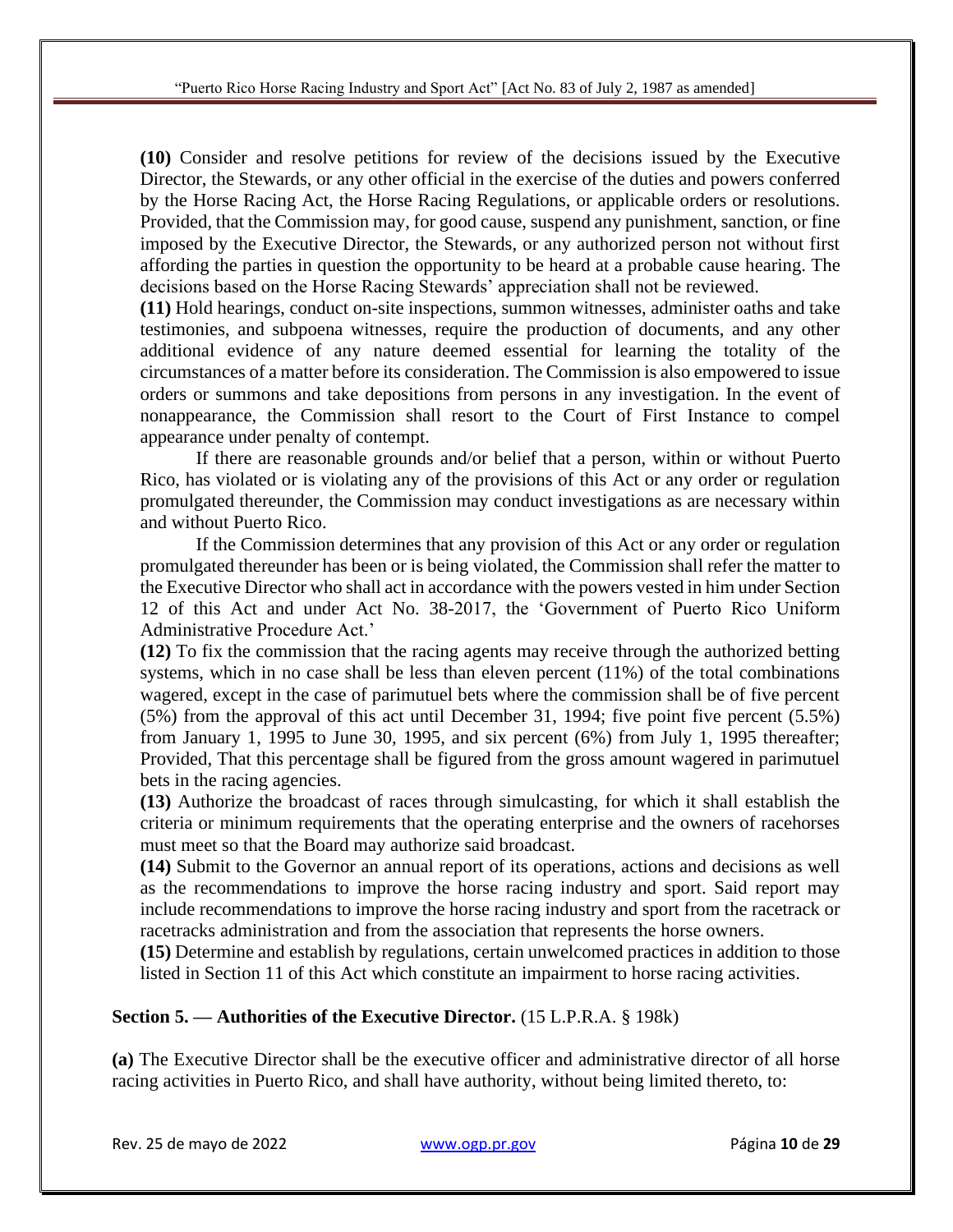**(1)** Enforce compliance with the horse racing laws and regulations and the orders and resolutions of the Commission. Impose civil fines for violations of the laws administered by him or the rules, regulations, and orders approved or issued by him, the Commission or the Stewards, as provided in the Horse Racing Regulations. The Executive Director may file any action or suit, or institute proceedings deemed necessary or convenient to exercise his power under this Act or any other law or regulations, whose enforcement or oversight has been entrusted to him, including issuing cease and desist orders. The Executive Director may resort to the Court of First Instance to enforce compliance therewith without the need to post a bond, whether represented by his attorneys or the Secretary of Justice, upon petition to such effect. **(2)** Grant, suspend temporarily, or permanently cancel horse owner, jockey, trainer, groomer, and off-track betting teller licenses, or any other license or permit in connection with horse racing activities, except for racetrack licenses. Provided, that to cancel any of said licenses temporarily or permanently, the Executive Director shall notify the affected person of the charges, and afford him the opportunity to appear and be heard, pro se or by counsel. Provided, that the administrative procedure to suspend or cancel a license is carried out pursuant to Act No. 38-2017, the 'Government of Puerto Rico Uniform Administrative Procedure Act.' If the Executive Director, upon investigation conducted by him, believes that a person, other than the Operator, has violated this Act or any rule or order issued thereunder, he may, upon previous notice and hearing to such effect, issue a cease and desist order, suspend the person's license for a period not to exceed one year, and take any other action allowed by law, as necessary to protect the public interest. In the event that the Operator is found guilty of violating this Act, a rule, an order, or a resolution issued thereunder, the Executive Director, upon previous notice and hearing, may impose a fine as provided by regulations. The required notice shall include the legal or regulatory provisions that the Executive Director deems to have been violated, and the right to a hearing. The notification and hearing requirement notwithstanding, the Executive Director may issue a cease and desist order under the immediate action procedure as allowed under Act No. 38-2017. Substantial evidence shall be the quantum of evidence required in the cases heard before the Executive Director. The final resolutions of the Executive Director shall be notified by certified mail return receipt requested at the defendant's official address, by personal delivery duly accredited, or through his counsel, if so represented during the proceeding.

The Executive Director may prepare and amend from time to time any such forms as are necessary to carry out his duties, provided, that such forms are compatible with this Act, the Horse Racing Regulations, and the orders of the Commission.

**(A)** Except in the case of horse owners, in all other cases the Administrator may require the interested parties to present proof of having passed knowledge, aptitude, experience, and expertise tests, or to attend and pass special courses when these are available.

**(B)** The Administrator shall require a certificate of criminal record to people applying for or renewing a license.

**(3)** The Executive Director shall not issue or renew licenses or allow licenses to remain in effect, if the applicant and/or license holder investigation shows that the applicant and/or license holder has breached or failed to meet its financial obligations to any other component of the Horse Racing Industry in Puerto Rico, and in those states or countries with which there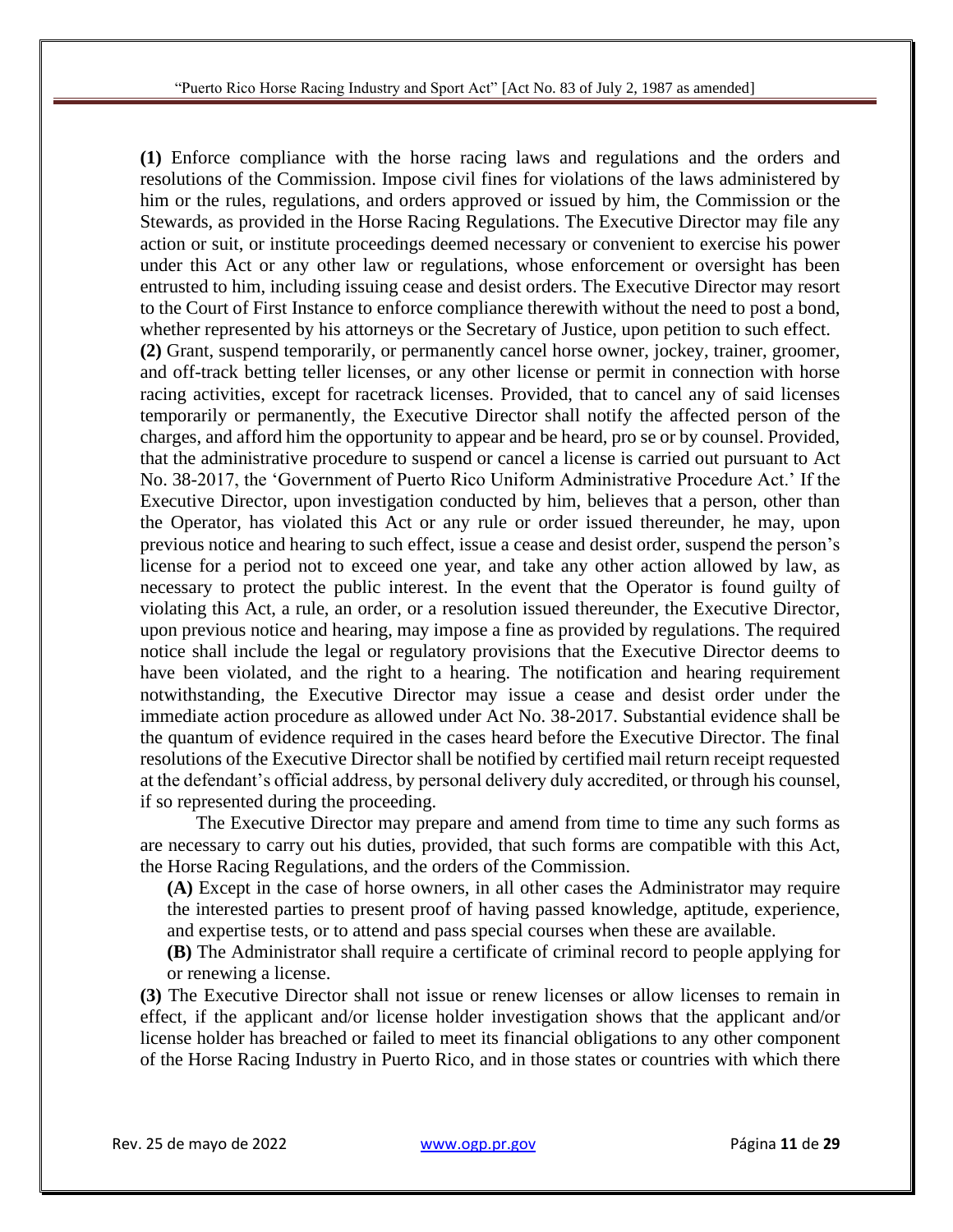is reciprocity in horse racing activities. The Commissioner shall establish through Regulations the necessary documents to apply for the horse owner and public trainer licenses.

**(4)** No type of license shall be issued or renewed, nor shall it be rendered valid if the applicant and/or the license holder has had his license suspended or cancelled in any other country with which Puerto Rico has reciprocity in the Horse Racing Sport. The Executive Director may recognize horse owner licenses duly accredited by the horse racing authorities of any state of the United States of America or any other country with which it has reciprocity, if the requirements of such state or country are similar to those prescribed by law or regulations in Puerto Rico; thus, the Executive Director may request the owner any documentation he deems pertinent.

**(5)** No license or permit of any kind shall be issued to an applicant who refuses to submit to the drug testing required by the Executive Director, or tests positive on said screening test upon agreeing to submit thereto; nor should any license or permit be renewed or remain valid after the license or permit holder has been referred to rehabilitation treatment for having been identified and verified as a controlled substance user and tested positive on a subsequent test. Provided, that the Commission prescribes by regulations the process to be followed.

**(6)** The Executive Director shall suspend the license and authorization to operate an Off-track Betting Location that is operating adult amusement machines or any other machine or game in contravention of Act No. 11 of August 22, 1933, as amended; Act No. 221 of May 15, 1948, as amended; Act No. 77 of July 1, 2014, as amended; and any other legislation enacted for similar purposes, in the facilities where the Off-track Betting Location is located or in nearby facilities.

**(7)** The Commission shall regulate and oversee all that pertains to the close of wagering.

**(8)** Suspend the races in any racetrack when, in his judgment, said racetrack does not offer the necessary security, safety, and comforts to the public in attendance, nor to the jockeys, trainers, and other stable personnel, horse owners, and officials who directly or indirectly intervene in the event, or when the bettor's interests or rights may be adversely affected.

**(9)** Hold hearings, summon witnesses, administer oaths, and subpoena the production of books and documents he deems are necessary to consider any matter before him. In the event of noncompliance with a summons or an order issued by the Executive Director, the latter may resort to the Court to request compliance with said summons or order under penalty of contempt.

The Executive Director may conduct such investigations, within and without Puerto Rico, deemed necessary or entrusted to him by the Commission to determine whether a person has violated any provision of this Act or any regulation or orders promulgated thereunder.

**(10)** Delegate, when deemed convenient, to a hearing examiner, who shall be an attorney admitted to the Bar, to receive any evidence in connection with a matter or complaint filed with the Executive Director. The examiner thus designated may take the testimony of the witnesses appearing before him and submit a report of his findings of fact and conclusions of law to the Executive Director. The adversely affected party may challenge said report before the Executive Director within fifteen (15) calendar days of the notice thereof. The procedure before the Executive Director shall comply with the provisions of Act No. 38-2017, the 'Government of Puerto Rico Uniform Administrative Procedure Act.' By virtue of Section 3.3 of Act No. 38-2017, the 'Government of Puerto Rico Uniform Administrative Procedure Act,'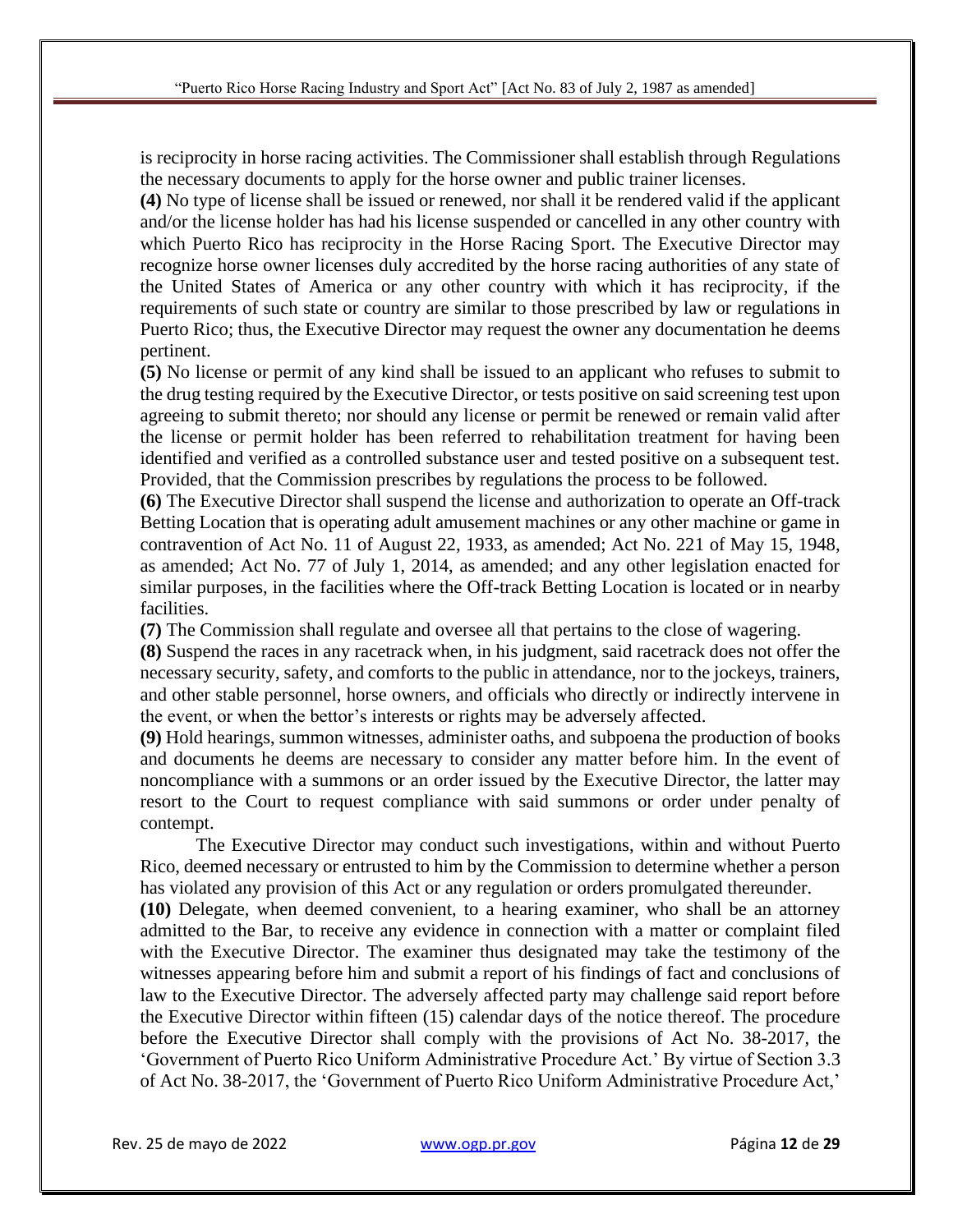in addition to hearing examiners, the designation of administrative judges shall be allowed. The head of the agency may delegate his adjudicatory authority to administrative judges, who shall be officials or employees of the agency.

**(11)** Appoint personnel as necessary for the operation of the Commission.

**(12)** Contract the services of the personnel required for holding horse races, including, but not limited to Stewards, the start and finish judges, the paddock, registration, track, weighing or mounting officials, veterinarians, betting inspectors, or any other personnel deemed necessary. The place where these persons perform their duties shall be deemed to be part of the Commission, and their powers, duties, and functions shall be provided in the Horse Racing Regulations.

**(13)** Inspect all racetrack, stable, and ranch facilities, as well as all the establishments used for the conservation and exploitation of printing businesses or other wagering and betting mechanisms and off-track betting locations and, if he deems it appropriate, may require all of them to adopt reasonable measures for the protection, safety, and comfort of the general public. **(14)** Attend Board meetings when so required, or when he deems it is necessary to best perform his duties.

**(15)** Establish and supervise a Horse Racing Vocational School, appoint personnel as necessary for its operations, and promulgate rules and standards for the operations thereof with the approval of the Commission. The School's operating expenses shall be defrayed from the special fund created by Section 3060.11 of the 'Puerto Rico Internal Revenue Code of 2011,' through the corresponding appropriation annually earmarked in the General Expense Budget of the Commission.

Provided, further, that the Commission shall issue licenses to ride and participate in horse races to any person older than seventeen (17) years of age who graduated from the Horse Racing Vocational School.

The Commission shall award the Mateo Matos Scholarship, in the amount of one thousand dollars (\$1,000) annually, to an outstanding jockey student who demonstrates financial need, as provided by the Commission. Likewise, the Commission shall award the Pablo Suárez Vélez Scholarship, in the amount of one thousand dollars (\$1,000) annually, to an outstanding trainer student who demonstrates financial need, as provided by the Commission. The two scholarships provided for herein shall be funded from the Breeding and Development Fund.

**(16)** Mediate, in conjunction with the Secretary of Labor and Human Resources, if possible, in any labor-management, labor-union, or other dispute related to any group participating in horse racing activities or the industry that could jeopardize the holding of races. Any of the parties involved may request the Commission's intervention, and none of the parties may call a strike until the Commission has intervened for a period not to exceed fifteen (15) days in an attempt to find a satisfactory solution to the dispute and has failed to reach an agreement. This provision does not invalidate the constitutional guarantees concerning the right to strike or to picket, if an agreement is not reached.

**(17)** The personnel appointed by the Executive Director for the development and supervision of the races shall be appointed for a fixed term under contract, which may be rescinded or cancelled any time at the discretion of the Executive Director to safeguard the integrity of the sport and maintain the people's trust therein. The personnel of the Executive Director's Office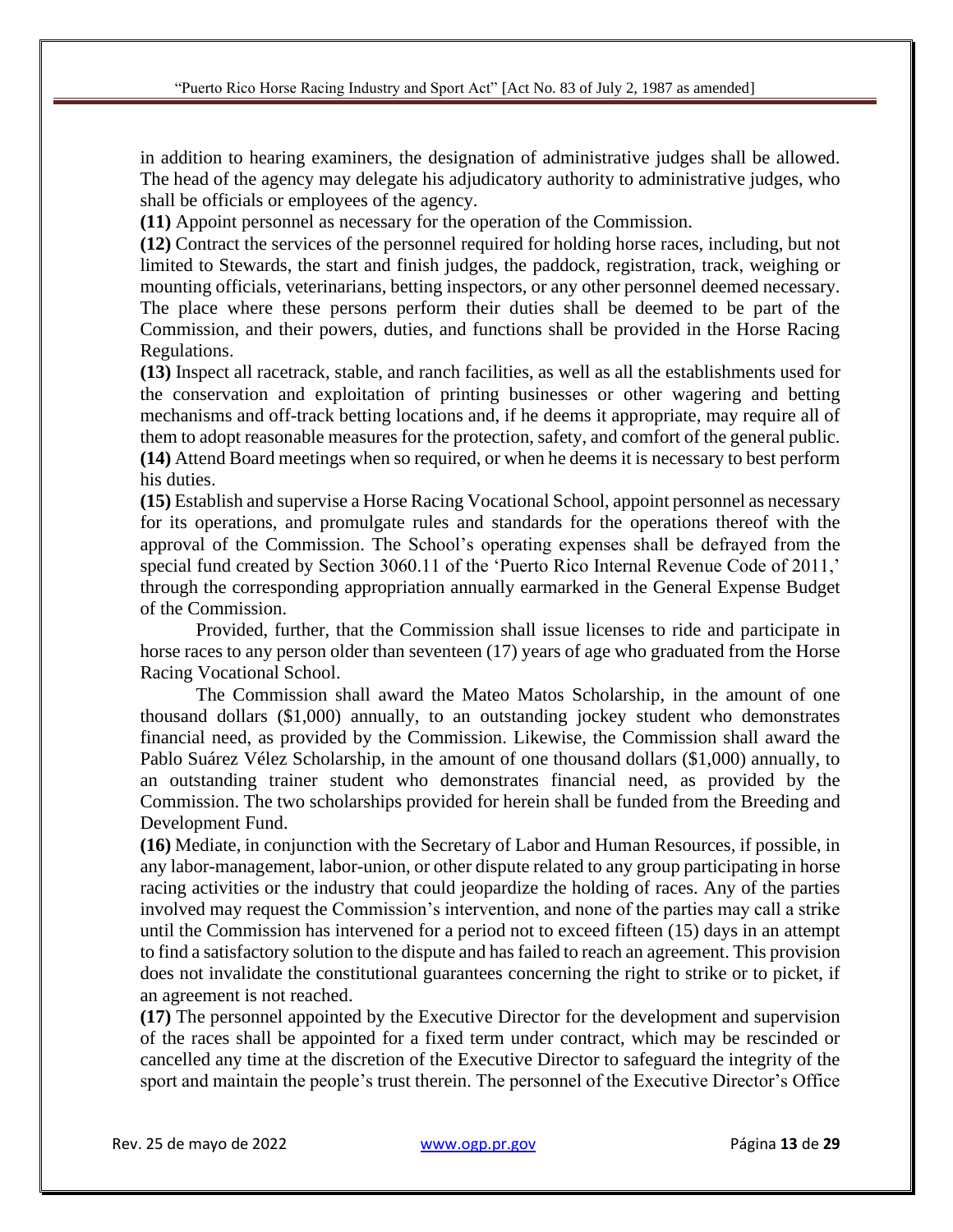shall be appointed pursuant to the provisions of [Act No. 8-2017, as amended, the 'Government](https://bvirtualogp.pr.gov/ogp/Bvirtual/leyesreferencia/PDF/Y%20-%20Ingl%C3%A9s/8-2017.pdf)  of [Puerto Rico Human Resources Administration and Transformation Act,'](https://bvirtualogp.pr.gov/ogp/Bvirtual/leyesreferencia/PDF/Y%20-%20Ingl%C3%A9s/8-2017.pdf) or its succeeding law. Provided, that the Executive Director shall determine the number of employees and shall fix the salaries of those holding positions of trust according to the pay scale promulgated by the Training and Labor Affairs Advisory and Human Resources Administration Office.

**(18)** Issue orders directed to safeguarding the public policy set forth in this Act, and the financial wellbeing of the horse racing industry, when necessary.

**(19)** Provide through an order to such effect, the closing time to receive reports from the parimutuel bets and off-track betting locations that record the bets made on race days.

**(20)** Maintain a stud book of race horses similar to the American Stud Book maintained and published by the Jockey Club, which shall be known as the Puerto Rico Stud Book, to keep a record of the thoroughbred horses in Puerto Rico that have been registered in the American Stud Book; provided, that for a thoroughbred horse to participate in races in Puerto Rico the licensed owner shall submit to the Executive Director the application form furnished by the latter to register the horse in question along with proof of the horse's registration in the American Stud Book, which shall be returned duly sealed and shall constitute evidence of the horse's registration locally. Likewise, horse breeders and owners in Puerto Rico shall submit for the records of the Commission the same information or proof submitted to or required by the Jockey Club; provided, that the Executive Director may take official notice of the Jockey Club's records and the current circumstances of horse racing in Puerto Rico and/or of the records of any entity or administrative agency of Puerto Rico, a U.S. jurisdiction or any other country, and based on such records, direct the correction of any record of the Commission, including the cancellation of any unlawful or incorrect registration, for which the adversely affected party shall be afforded the opportunity to be heard.

#### **Section 6. — Stewards.** (15 L.P.R.A. § 198*l*)

There shall be three (3) Horse Racing Stewards, a Chairperson, and two (2) associate members, who shall be appointed by the Executive Director and shall serve according to the criteria established by the Commission

The Stewards shall have the power to administer oaths and take testimony relating to the holding of the races, as well as to issue orders to the Operator and all other persons holding a license issued by the Government of Puerto Rico Gaming Commission leading to the adoption of reasonable measures as are necessary during race days for the protection and physical safety of the components of the racing industry and the public in general. Likewise, Stewards shall be empowered to impose administrative penalties for violations of the Act or the Regulations while said events are being held. Said penalties shall conform to the provisions of this Act and the Regulations adopted by the Commission. The duly constituted Horse Racing Stewards shall be the supreme authority while the races are being held. Act No. 38-2017, as amended, known as the 'Government of Puerto Rico Uniform Administrative Procedure Act,' shall not apply to the procedures held before the Stewards; provided, that the Stewards shall guarantee due process of law.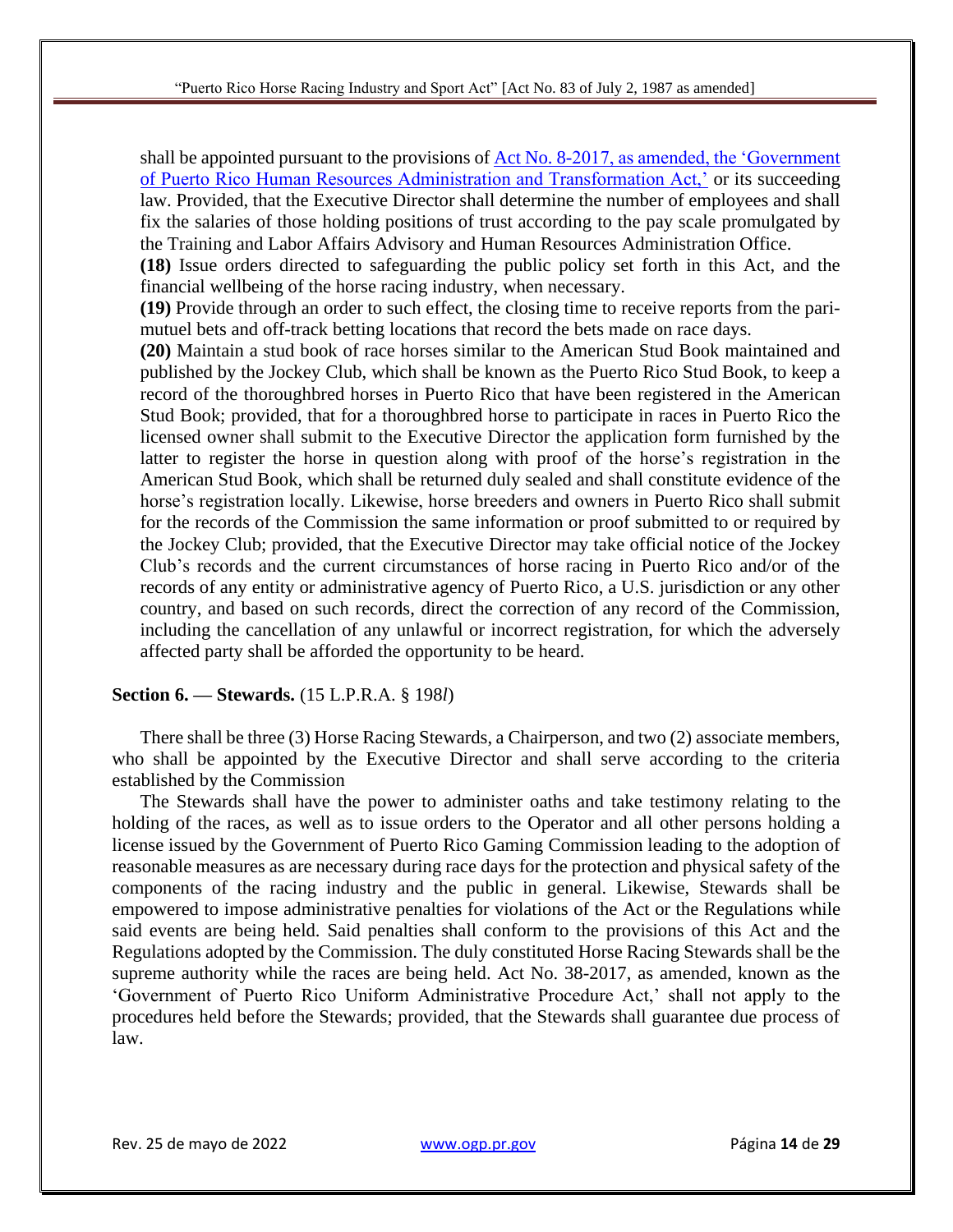### **Section 7. — Review by the Commission.** (15 L.P.R.A. § 198m)

Any person adversely affected by the orders, decisions, suspensions, or fines imposed by the Stewards, or any other authorized official, may appear in person or by counsel to request a review before the Commission. The Commission may review, based on the record, the decisions issued by the Stewards or any other official in the exercise of the duties and powers conferred by the Horse Racing Act, the Horse Racing Regulations, or other applicable orders or resolutions. The Commission may hold argumentative hearings concerning any review proceedings.

The petitions for review shall not stay the effect of the orders, decisions, suspensions, and fines while they are being resolved by the Commission. Provided, that the Commission, in order to determine good cause, shall hear both parties before staying the effects of any order, decision, suspension, or fine imposed by the Stewards or any other authorized official. In the case of fines, the person sanctioned may not register, train, care for, or ride horses unless said person deposits with the Office of the Commission the amount of the fine, which shall be refunded if the Commission resolves in his favor. The Operator shall also deposit the amount of the fine imposed thereon in order to resort to the Commission or the court. Any noncompliance with or delay in meeting this requirement or paying the fine shall entail the payment of interest on the unpaid amount.

Every petition for review shall be filed with the Commission within the jurisdictional term of twenty (20) days from the notice of the determination to be reviewed.

The Commission shall consider the petition for review within thirty (30) days from the filing thereof with the Office of the Secretary and shall issue a resolution within sixty (60) days after the hearing. The Commission shall issue a resolution denying, upholding, modifying, or revoking the revised order, resolution, or decision. The Commission shall be required to make findings of fact and conclusions of law in all cases in which it issues a resolution, as well as state the facts according to the evidence presented. Substantial evidence shall be the quantum of evidence required in the cases heard before the Commission.

The adversely affected party may request reconsideration of the order or resolution of the Commission by filing a petition to such effect with the Commission within the jurisdictional term of twenty (20) days as of the date of notice of the order or resolution.

The Commission shall establish, through regulations, the manner in which the procedures before it shall be conducted.

The filing of the petition for reconsideration provided herein shall not stay the effectiveness of a decision, order, resolution, or action sought to be reconsidered by the Commission.

No injunction, cease and desist order, or any other restraining order preventing the execution of the appealed orders or resolutions shall be issued without notice to or hearing before the Commission, the Stewards, or any other official, as the case may be.

### **Section 8. — Judicial Review.** (15 L.P.R.A. § 198n)

**(a)** The final decisions, orders, or resolutions of the Commission may be reviewed by the Court of Appeals upon filing an appeal.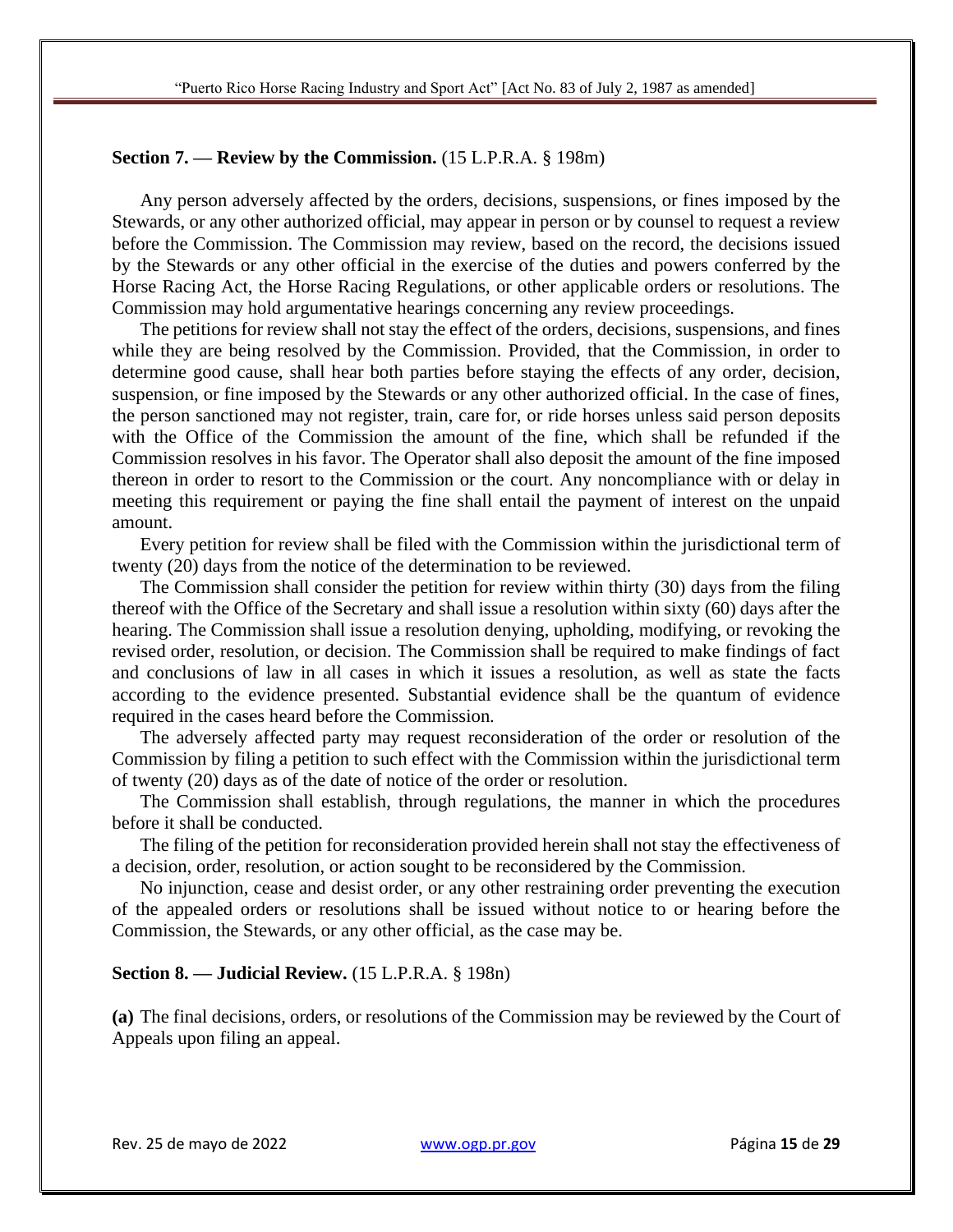**(b)** The petition for review provided herein shall be filed within a jurisdictional term of thirty (30) days after the corresponding final decision, order, or resolution has been served on the affected party.

**(c)** Neither the filing of the petition for review provided herein, nor the grating of the writ by the Court of Appeals shall stay the effectiveness of the decision, order, or resolution appealed before the courts, except as otherwise ordered by the Court.

**(d)** No injunction or any other temporary restraining order preventing the execution of the appealed orders or resolutions shall be issued without notice to, or hearing before the Commission, the Stewards, or any other official, as the case may be. Every judicial proceeding before the courts of justice shall take into account the legislative intent of granting the Horse Racing Sport the highest degree of autonomy compatible with law and equity.

# **Section 9. — Special Considerations when Issuing Licenses.** ( 15 L.P.R.A. § 198o)

**(a)** No license to engage in horse racing activities shall be issued or renewed to any person who has been convicted of violating any of the provisions of the Controlled Substances Act of Puerto Rico, or who has been convicted of a felony or a misdemeanor involving moral turpitude, until a minimum of five years have elapsed from the occurrence of the criminal act and the person has met all other conditions provided by the Commission through regulations.

**(b)** No license issued under this Act shall be valid for more than four (4) years. License fees corresponding to the approved years of validity shall be fully paid at the time of issue. Racetrack licenses may be issued for a term of up to fifteen (15) years and the fees corresponding to each approved year of validity shall be paid annually by the applicant on the anniversary date of the license. Temporary racetrack licenses shall not be valid for more than one year; however, temporary licenses may be renewed by the Commission if the requirements set forth herein are met and upon payment of the corresponding fees.

**(c)** All licenses shall be renewed according to the date of birth of the applicant, except for the racetrack license which shall be renewed on the anniversary date of said license. Provided, that the necessary documents and the payment of the corresponding fees shall be submitted each year as provided in this Act and in the Horse Racing Regulations. Juridical persons' licenses shall be renewed one year after the issue date thereof. The Executive Director shall establish the licensing process through an administrative order.

**(d)** The racetrack or racetracks may request the Commission's authorization for simulcasting and/or electronically reproducing in Puerto Rico races held in other racetracks in order to broaden their local race program, accept wagers on, and obtain receipts from imported races. The deductions provided in Section 20 of this Act shall apply to wagers placed in Puerto Rico on simulcast and/or otherwise electronically reproduced races. Likewise, racetracks may request the Commission's authorization to simulcast and/or electronically reproduce live races held therein in order to allow other racetracks or authorized interstate offtrack betting locations to place wagers on such races. Racetrack operators are hereby authorized to enter into agreements with other racetracks and/or authorized interstate or international off-track betting locations, and to enter into agreements for simulcasting and/or electronically reproducing races. Any request for exporting the signal of live races held for placing interstate or international wagers shall be submitted to, and approved by the Commission and have the consent of the group representing a majority of horse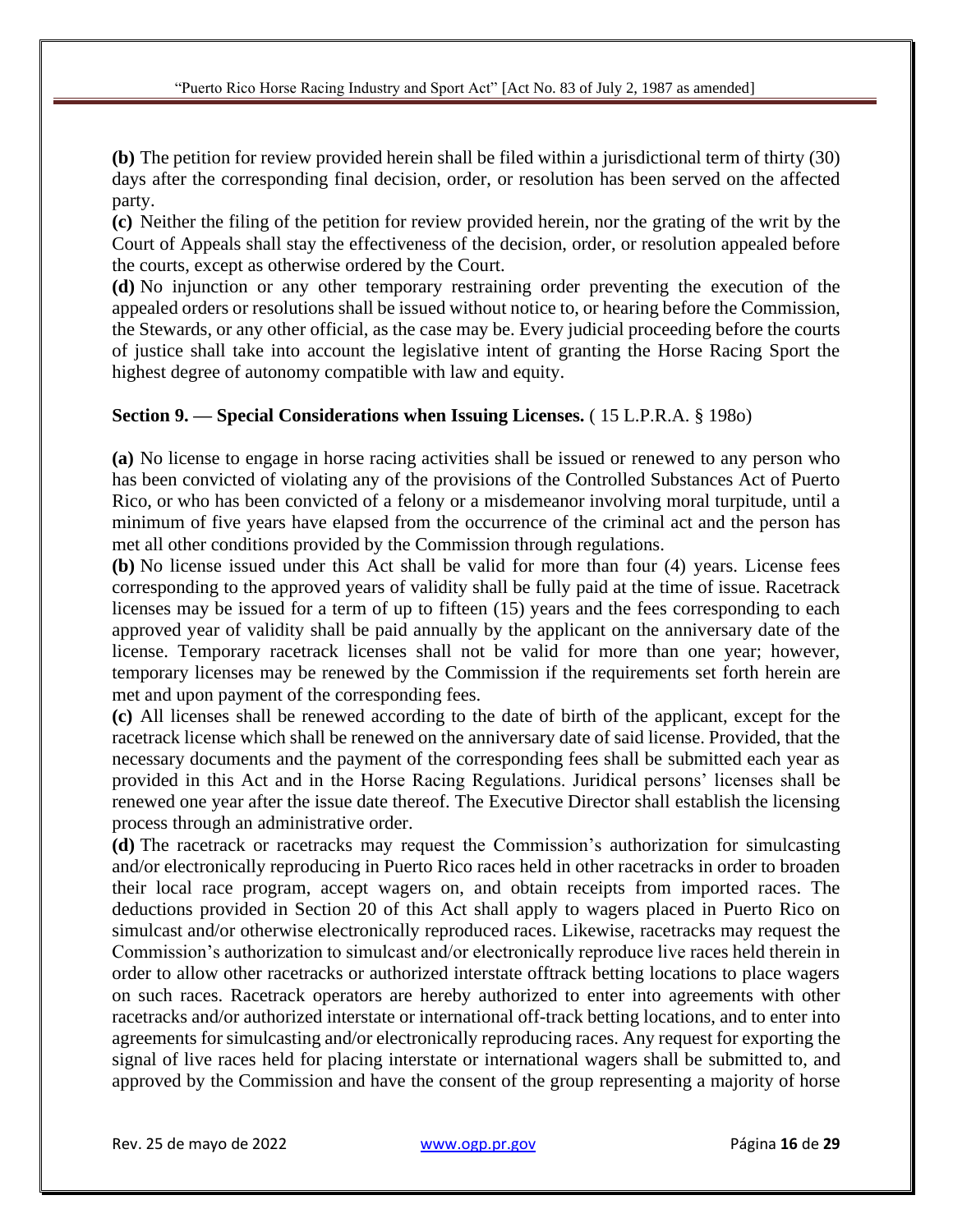owners participating in the applicant racetrack or the direct consent of the owners absent an owners' association representing a majority of owners. The Commission shall prescribe by regulations reasonable requirements for approving the simulcasting on a case by case basis, which shall operate independently from the local races.

## **Section 10. — Prohibition on Officials and Employees.** (15 L.P.R.A. § 198p)

**(a)** No official or employee of the Commission nor the Executive Director of the Government of Puerto Rico Gaming Commission shall have any proprietary interest in the racetracks, nor in those horses that participate in the races, nor can they make wagers on horse races in Puerto Rico. Any violation of this Section shall be sufficient cause for dismissing such official or employee.

**(b)** No official of the Government of Puerto Rico Gaming Commission appointed by the Governor may work for a racetrack Operator until at least one (1) year has elapsed since said official ceased holding office.

**(c)** No racetrack official or employee directly involved in any type of authorized wagering may have an interest in or own a share of the horses participating in the horse races. Race track operators, whether a natural or a juridical person, shall be notified of any violation of this Section and the employee or official who committed such violation shall cease to hold such position, or the racetrack license shall be suspended while the person responsible remains an employee of the racetrack; provided, that before the dismissal of the employee is directed by the Executive Director or the racetrack license is suspended by the Commission, the concerned persons shall be afforded the opportunity to appear pro se or by counsel and be heard, and resort to the Court of First Instance to request review.

## **Section 11. — Unwelcome Practices.** (15 L.P.R.A. § 198q)

**(a)** The following practices in horse racing activities shall be deemed to be undesirable when committed in any place, within or outside the physical facilities of a racetrack in Puerto Rico. In all cases any attempt shall be deemed as an undesirable practice. Those practices carried out abroad evidenced by final and binding disposition of the forum with legal authority to do so shall be deemed as undesirable practices.

**(b)** *Fraud in the Races.*

**(1)** Every jockey or person who by fraudulent, illegal or illicit means interferes with the normal course of a race, or prevents the horse that he or any other jockey is riding in a race from exerting its maximum effort.

**(2)** Every person who is connected with horse racing activities inside or outside of the same, who directly or indirectly bribes, or by any other means influences a jockey so that said jockey by fraudulent, illegal or illicit means interferes with the normal development of a race, or prevents the horse that he or any other jockey is riding in a race held in a racetrack in Puerto Rico, from exerting its maximum effort.

**(3)** Any jockey or person who applies an electric battery or any similar artifact to a horse in the stable area or in an official or practice race or during morning exercises held in the racetracks of Puerto Rico for the purpose of stimulating, improving or altering the competitive ability of said horse.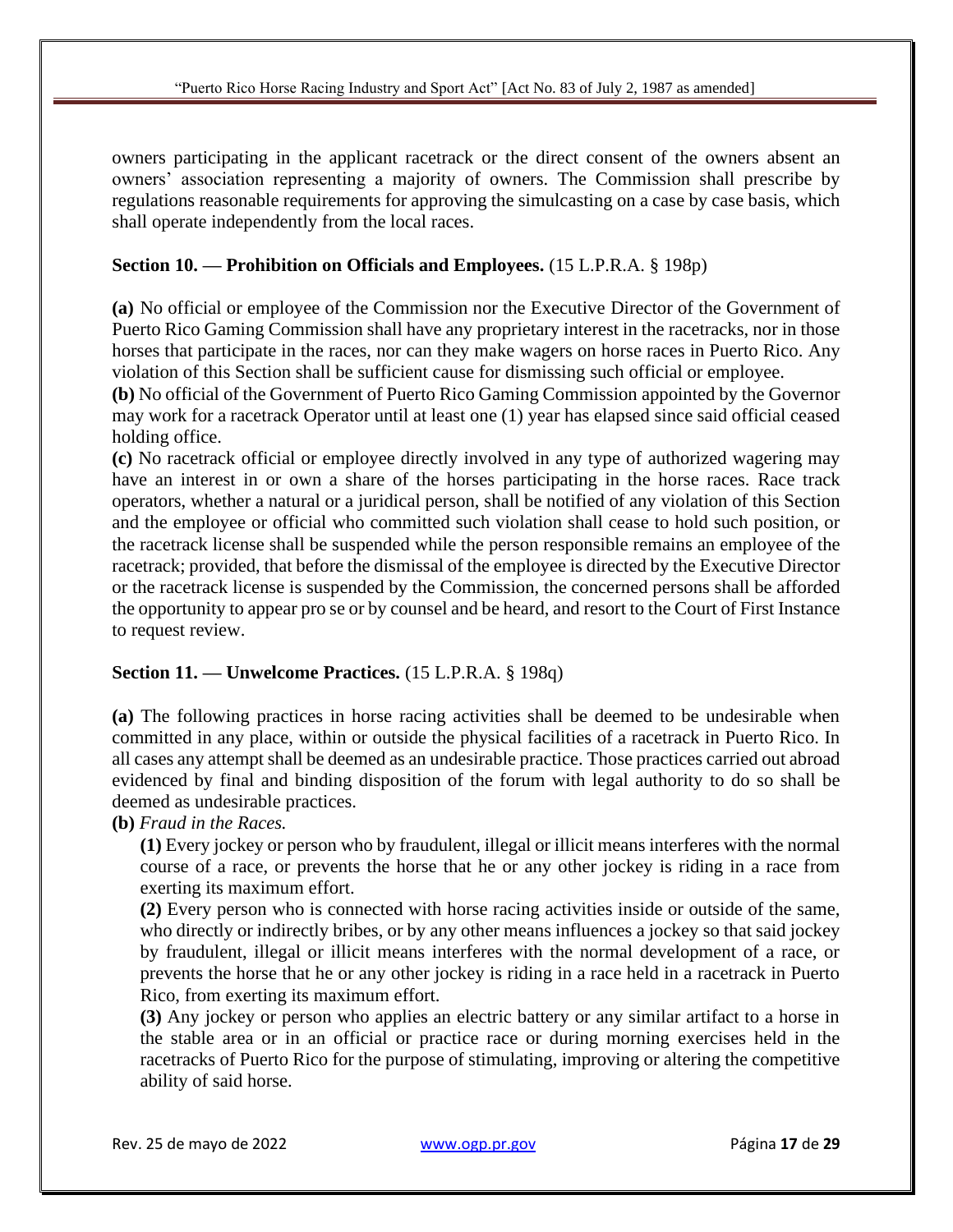**(4)** Every person who tries to incite, or incites a jockey to apply an electric battery or similar apparatus to any horse that is running in a race, practice or morning exercise held in the racetracks of Puerto Rico with the purpose of stimulating, improving or altering the competitive ability of said horse.

**(5)** Every person who bears on his person, or in any piece of his clothing within the stable area, paddocks, starting areas or mounting stations, an electric battery or similar apparatus that can be applied to a horse during a practice, morning exercise, or official race with the purpose of stimulating, improving or altering the race horse's competitive ability.

## **(c)** *Illegal bets.*

**(1)** That any person or persons announces or offers for sale, sells, donates, trades, exchanges, or in any other way or means transports, bears on his person, buys, takes, receives or accepts, prints, writes, has printed or written, distributes or transfers any unauthorized printed matter, or card, or paper which is presumed to be, constitutes, or represents a means of participation or action in any form, bet, or wager authorized by this Act, regulations, order, or resolution of the Board, operating or conducting said act in contravention or in violation of its provisions.

**(2)** That any person maintains, exploits, operates, or manages any location where said games are held in contravention or violation of this Act, or the regulations, orders, or resolutions of the Commission.

**(3)** That any person gives, pays, delivers or distributes, takes or receives any money or other thing such as prizes, gratuities, or winnings in or by such wagers thus maintained, exploited or managed, or who cooperates, helps, sees or participates in any of the above-mentioned acts.

**(4)** That any person or persons offer or accept a wager with regard to a race horse's probable order in the finish of a race in violation of this Act, regulations, order or resolution of the Horse Racing Board, or any other applicable statute.

**(d)** *Alteration or cancellation of Betting Tickets.*

**(1)** That after a bet has been officially registered at a Horse Racing Agency or at the racetrack, the ticket is altered or mutilated…

**(2)** That in any illegal way or by illicit means an attempt is made to register a betting ticket in order to obtain the product of the bet.

**(3)** That any person, in any way, joins with another to defraud any of the persons concerned in the authorized wagers.

**(4)** That a horse racing agent, his/her employees or the employees of the mutuel window of the Operating Enterprise cancels a ticket played without being told to do so by the bettor.

**(e)** *Fraudulent birth or registration certificate.*

**(1)** That any natural or juridical person by any means attempts to register or registers an imported horse in the registers of the Commission, making it pass off as a native horse

**(2)** That any natural or juridical person attempts to alter or alters the birth or registration certificate of a native or imported horse in any way.

**(f)** *Penalties*. **—** Any person who engages in any of the aforementioned practice shall be guilty of a felony and, upon conviction, shall be punished by imprisonment for not less than five (5) years or by a fine of five thousand dollars (\$5,000); or by imprisonment for a term not to exceed ten (10) years, or by a fine of ten thousand dollars (\$10,000), or both penalties at the discretion of the court. The Commission may impose on any person who violates any provision of this Act or of any Regulation or Order promulgated thereunder, a civil fine of not less than five hundred dollars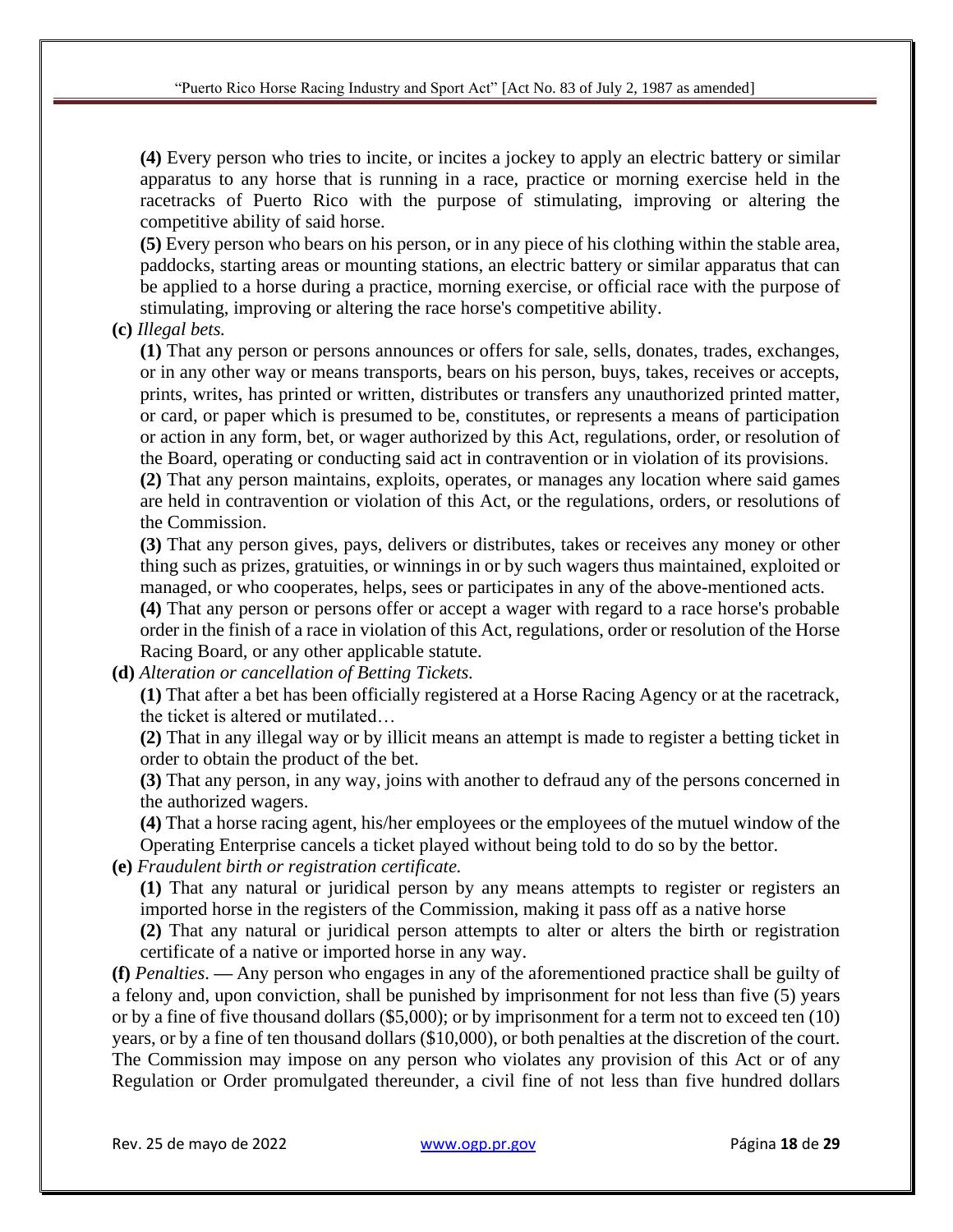(\$500) nor more than five thousand dollars (\$5,000) for each violation. Vehicles, equipment, and monies used to engage in these unwelcomed practices shall be seized. The Commission may refer any evidence available concerning the violations of this Act, or any Regulation or Order promulgated thereunder, to the Secretary of Justice or to any other competent body so as to request the corresponding investigation.

The Commission may take the measures deemed necessary to prevent the occurrence of any unwelcome practices herein listed or may initiate any proceeding against a party in order for the latter to answer for his engaging in any of said unwelcome practice. The costs, expenses, and reasonable attorney's fees pertaining to said proceeding shall also be imposed on the defendant. Said funds shall be deposited in the special fund of the agency.

The Operator's noncompliance with its obligation to deposit the government's deductions or the imposed fines within the established term, shall empower the Secretary of the Treasury, at the request of the Commission, to execute any bond posted by the operator.

## **Section 19. — Fees.** (15 L.P.R.A. § 198r)

**A. —**The Gaming Commission, through the Executive Director, shall collect the following fees:

| 1.  | Racetrack license (annually)                                 | \$250,000.00 |
|-----|--------------------------------------------------------------|--------------|
| 2.  | Temporary racetrack license (annually)                       | \$250,000.00 |
| 3.  | Electronic Gaming System Operator License (annually)         | \$250,000.00 |
| 4.  | Electronic Video Gaming System Provider License (annually)   | \$100,000.00 |
| 5.  | Other Electronic Video Gaming System (EGS) Operator Licenses |              |
|     | To be provided in the (EGS) Regulations                      |              |
| 6.  | Horse or Stable Owner First License                          | \$250.00     |
| 7.  | Horse or Stable Owner License Renewal                        | \$125.00     |
| 8.  | <b>Off-track Betting Teller License</b>                      | \$200.00     |
| 9.  | <b>Off-track Betting Teller License Renewal</b>              | \$100.00     |
| 10. | <b>Stable Agent License</b>                                  | \$150.00     |
| 11. | <b>Stable Agent License Renewal</b>                          | \$75.00      |
| 12. | <b>Owner-Trainer License</b>                                 | \$250.00     |
| 13. | <b>Owner-Trainer License Renewal</b>                         | \$125.00     |
| 14. | <b>Public Trainer License</b>                                | \$100.00     |
| 15. | <b>Public Trainer License Renewal</b>                        | \$50.00      |
| 16. | Groom License                                                | \$20.00      |
| 17. | Groom License Renewal                                        | \$10.00      |
| 18. | <b>Private Trainer License</b>                               | \$100.00     |
| 19. | Private Trainer License Renewal                              | \$50.00      |
| 20. | Jockey License                                               | \$50.00      |
| 21. | Jockey License Renewal                                       | \$25.00      |
| 22. | Valet License                                                | \$10.00      |
| 23. | Valet License Renewal                                        | \$5.00       |
| 24. | <b>Jockey Agent License</b>                                  | \$150.00     |
| 25. | <b>Jockey Agent License Renewal</b>                          | \$75.00      |
| 26. | Registration of colors of each stable or owner               | \$50.00      |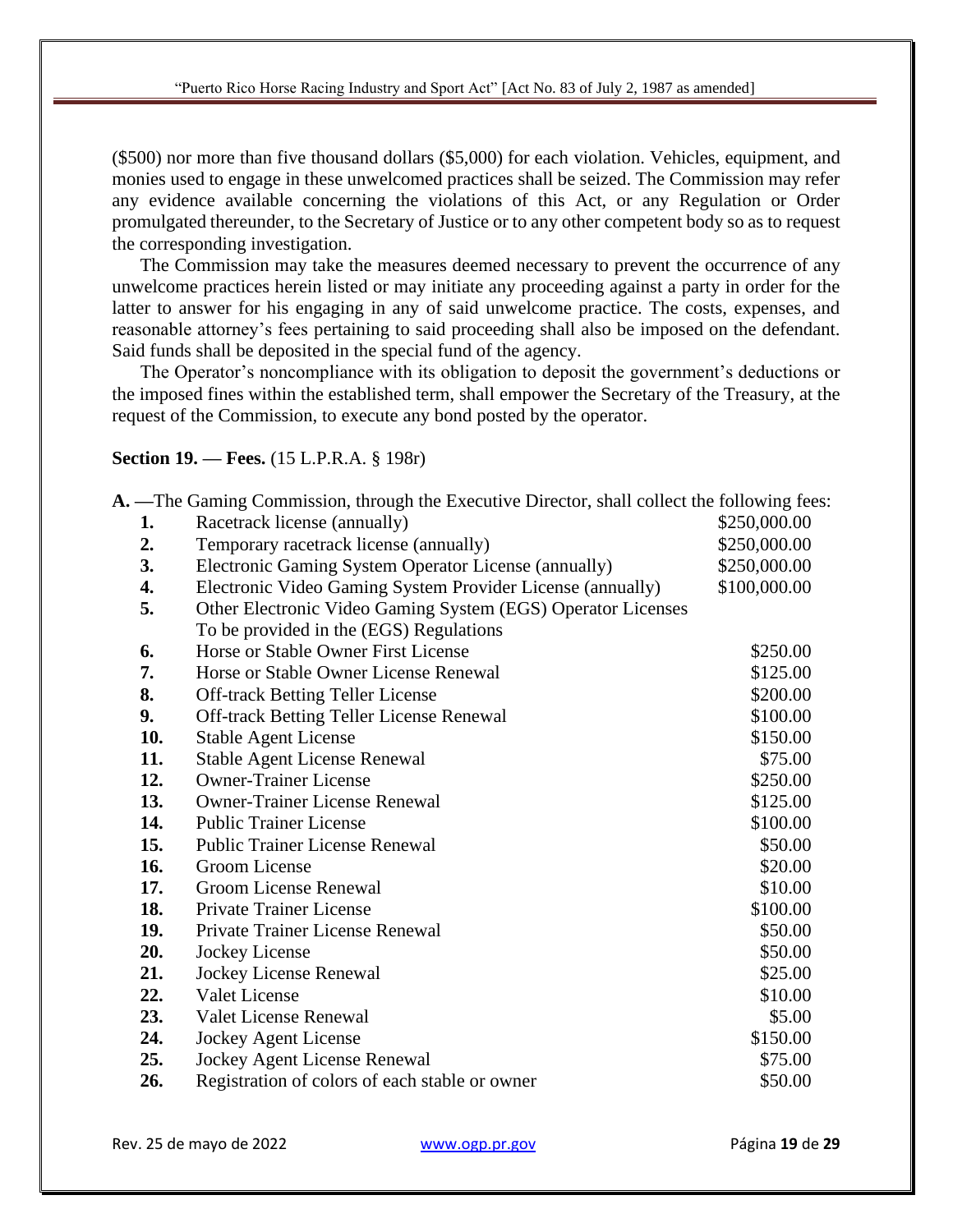| 27. | Registration of colors of each stable or owner Renewal           | \$25.00  |
|-----|------------------------------------------------------------------|----------|
| 28. | For each change in the colors of the same owner in the same year | \$50.00  |
| 29. | <b>Breeder License</b>                                           | \$150.00 |
| 30. | <b>Breeder License Renewal</b>                                   | \$75.00  |
| 31. | Horse Farm Owner License                                         | \$150.00 |
| 32. | Horse Farm Owner License Renewal                                 | \$75.00  |
| 33. | Native Colt First Inspection                                     | \$10.00  |
| 34. | Horse Inspection or re-inspection                                | \$25.00  |
| 35. | <b>Stud Book Registration Native Colt or Horse</b>               | \$35.00  |
| 36. | Registration of an imported horse as breeding stock              | \$50.00  |
| 37. | Registration of an imported horse not eligible                   |          |
|     | as breeding stock in the Stud Book                               | \$35.00  |
| 38. | Transfer of registration of a horse registered in the Stud Book  | \$5.00   |
| 39. | Entry of each change, if made voluntarily at the owner's         |          |
|     | request, except when said entry is made                          |          |
|     | by order of the Commission, or in case the name                  |          |
|     | of the racehorse is hard to pronounce.                           | \$100.00 |
| 40. | Recording each horse transfer or sale                            | \$20.00  |
| 41. | Application for buying or claiming in a claiming race            | \$20.00  |
| 42. | For a certified copy of a Stud Book Registration                 | \$25.00  |
| 43. | A copy of any public document                                    |          |
|     | A certified copy - per page                                      | \$2.00   |
|     | A non-certified copy - per page                                  | \$2.00   |
|     | Five-generation Pedigree Certificate                             | \$20.00  |
| 44. | Certificate of Export                                            | \$25.00  |
| 45. | Claim Fee                                                        | \$25.00  |
| 46. | Imported Horse Registration Certificate (male or female)         | \$50.00  |
| 47. | <b>Imported Horse Registration Certificate (gelding)</b>         | \$50.00  |
| 48. | Veterinary License                                               | \$250.00 |
| 49. | Veterinary License Renewal                                       | \$125.00 |
| 50. | Veterinary Assistant License                                     | \$100.00 |
| 51. | Veterinary Assistant License Renewal                             | \$50.00  |
| 52. | Horseshoer License                                               | \$20.00  |
| 53. | Horseshoer License Renewal                                       | \$10.00  |
| 54. | <b>Breaker License</b>                                           | \$50.00  |
| 55. | <b>Breaker License Renewal</b>                                   | \$20.00  |
| 56. | Sales Agent License                                              | \$150.00 |
| 57. | Sales Agent License Renewal                                      | \$75.00  |
| 58. | <b>Transporter License</b>                                       | \$50.00  |
| 59. | <b>Transporter License Renewal</b>                               | \$25.00  |
| 60. | <b>Exercise Rider License</b>                                    | \$30.00  |
| 61. | <b>Exercise Rider License Renewal</b>                            | \$15.00  |
| 62. | <b>Trotter License</b>                                           | \$30.00  |
| 63. | <b>Trotter License Renewal</b>                                   | \$15.00  |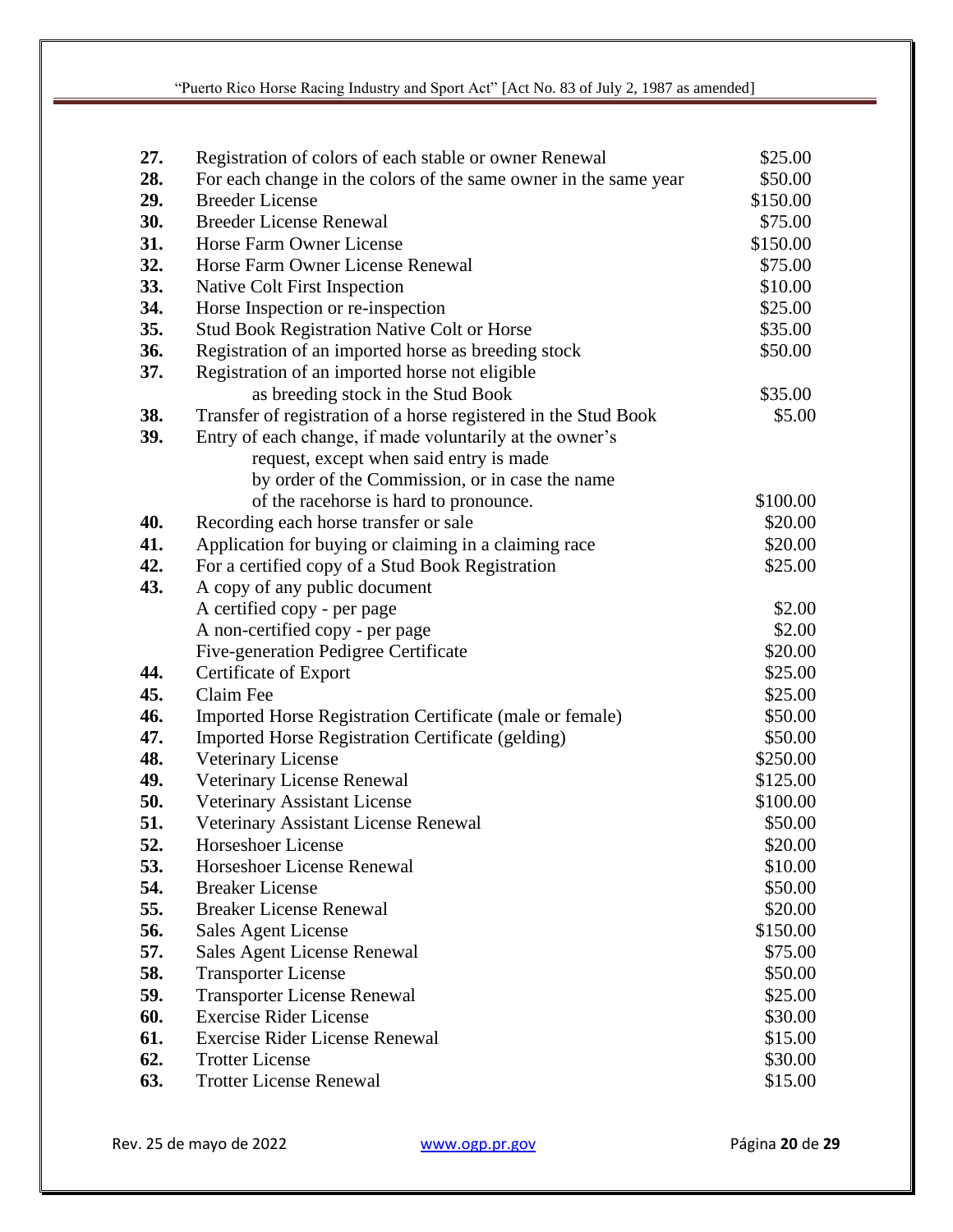| 64. | Pony Boy License                                 | \$50.00 |
|-----|--------------------------------------------------|---------|
| 65. | Pony Boy License Renewal                         | \$25.00 |
| 66. | Harness Repairman License                        | \$20.00 |
| 67. | Harness Repairman License Renewal                | \$10.00 |
| 68. | License Duplicate                                | \$10.00 |
| 69. | A copy of the Horse Racing Regulations (general) | \$25.00 |
| 70. | A copy of the Controlled Medications Regulations | \$10.00 |
| 71. | A copy of the Controlled Substances Regulations  | \$10.00 |
| 72. | A copy of the Stabling Regulations               | \$10.00 |
| 73. | A copy of the Prizes Regulations                 | \$10.00 |
| 74. | A copy of the Gaming System Regulations          | \$10.00 |
| 75. | <b>Regulations Not Listed</b>                    |         |

**B. —** The Executive Director may also collect the fees authorized by the Commission, through order or regulations, for courses, examinations, and the filing of miscellaneous documents or applications for which no specific fee whatsoever has been established in this Act. The fees collected shall be included in the operating budget of the Government of Puerto Rico Gaming Commission.

**C. —** The Executive Director may establish and authorize an application procedure for licenses and all other permits, requests, or matters by electronic means, providing for the payment mechanism for each one of them.

## **Section 13. — Deductions on bets.** (15 L.P.R.A. § 198s)

Natural or juridical persons operating racetracks or firms authorized to calculate official payoffs, shall only make the following deductions on the bets placed in their racetracks and in offtrack betting locations. If there is a conflict with any law in effect, said law shall be rendered ineffective, and the deductions provided herein shall apply. If the gross amount wagered in any fiscal year does not exceed \$165,000,000, the following deductions shall apply:

**(1)** Parimutuel bets.- From the gross amount wagered, the following deductions shall be made:

**(a)** 6% for off-track betting tellers' commissions.

**(b)** 16% to be divided according to the agreement between the racetrack operator and the horse owners.

**(c)** 4.0% for the State Treasury's General Fund.

**(d)** 0.55% for the Breeders' Fund.

**(2)** Daily double bets.- On the gross total wagered:

**(a)** 11% for off-track betting tellers' commissions.

**(b)** 32.30% to be divided according to the agreement between the racetrack operator and the horse owners.

**(c)** 4.40% for the State Treasury's General Fund.

**(d)** 1% for the Breeders' Fund

**(3)** Pick-six bets on the total gross amount wagered:

**(a)** 11% for off-track betting tellers' commissions.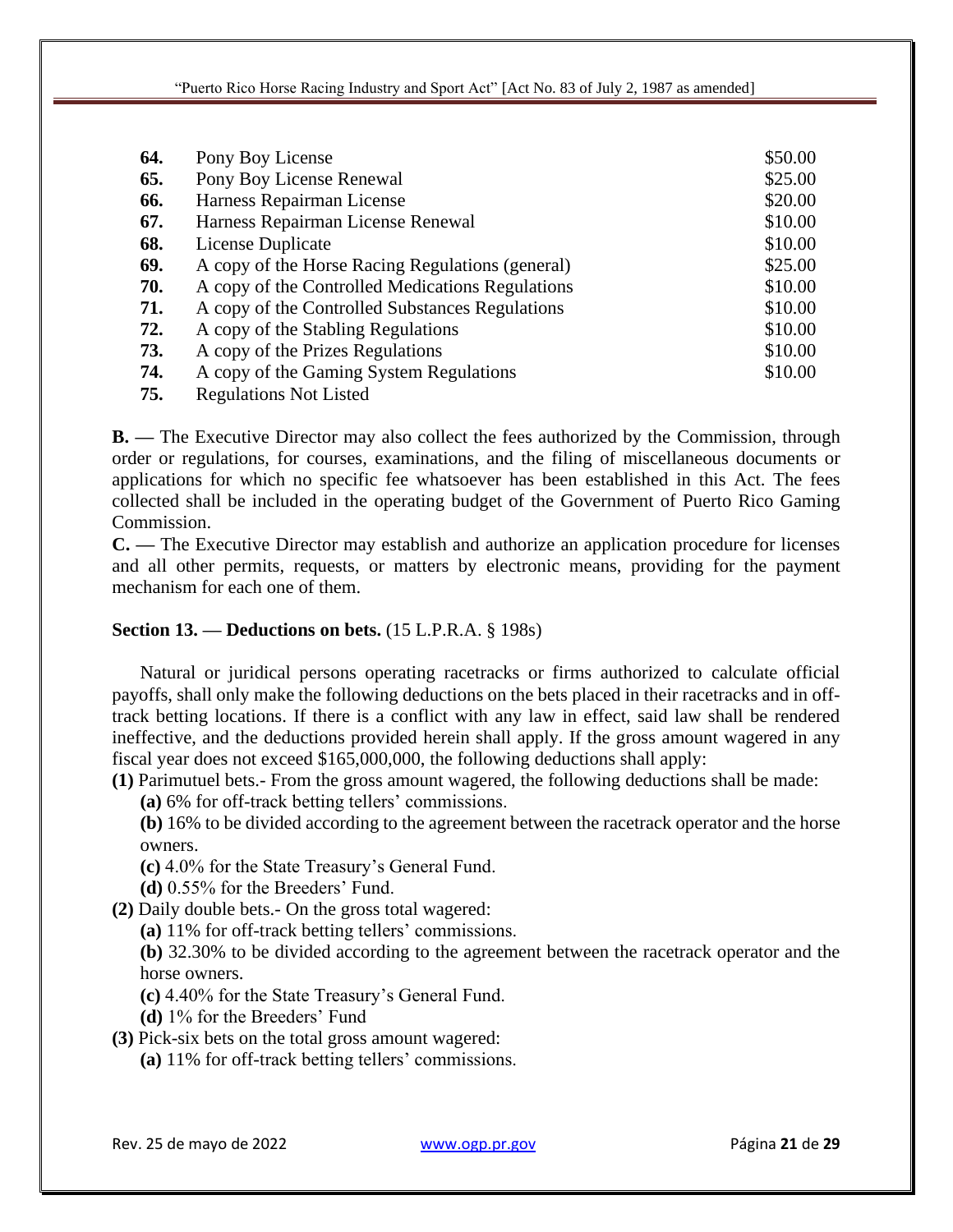**(b)** 32.30% to be divided according to the agreement between the racetrack operator and the horse owners.

**(c)** 4.40% for the State Treasury's General Fund.

**(d)** 1% for the Breeders' Fund

**(4)** Other authorized bets on the total gross amounts wagered:

**(a)** Eleven percent (11%) for off-track betting tellers' commissions.

**(b)** 32.30% to be divided according to the agreement between the racetrack operator and the horse owners.

**(c)** 4.40% for the State Treasury's General Fund.

**(d)** 1% for the Breeders' Fund.

**(5)** Progressive Deduction Rate

**(A)** If the gross amount wagered in any fiscal year exceeds \$165,000,000, the portion of the gross amount wagered corresponding to the excess of this amount, and up to \$175,000,000, shall be subject to the following deductions:

**(i)** Parimutuel bets. **—** From the gross amount wagered, the following deductions shall be made:

**(a)** 6% for off-track betting tellers' commissions.

**(b)** 16% to be divided according to the agreement

between the racetrack operator and the horse owners.

**(c)** 4.0% for the State Treasury's General Fund.

**(d)** 0.55% for the Breeders' Fund.

**(ii)** Daily double bets on the gross amount wagered:

**(a)** 11% for off-track betting tellers' commissions.

**(b)** 31.28% to be divided according to the agreement between the racetrack operator and the horse owners.

**(c)** 6.02% for the State Treasury's General Fund.

**(d)** 1% for the Breeders' Fund

**(iii)** Pick-six bets on the total gross amount wagered:

**(a)** 11% for off-track betting tellers' commissions.

**(b)** 31.28% to be divided according to the agreement between the racetrack operator and the horse owners.

**(c)** 6.02% for the State Treasury's General Fund.

**(d)** 1% for the Breeders' Fund

**(iv)** Other authorized bets on the total gross amount wagered:

**(a)** 11% for off-track betting tellers' commissions.

**(b)** 31.28% to be divided according to the agreement

between the racetrack operator and the horse owners.

**(c)** 6.02% for the State Treasury's General Fund.

**(d)** 1% for the Breeders' Fund.

**(B)** If the gross amount wagered in any fiscal year exceeds \$175,000,000, the portion of the gross amount wagered corresponding to the excess of this amount, and up to \$185,000,000, shall be subject to the following deductions:

**(i)** Parimutuel bets. **—** From the gross amount wagered, the following deductions shall be made: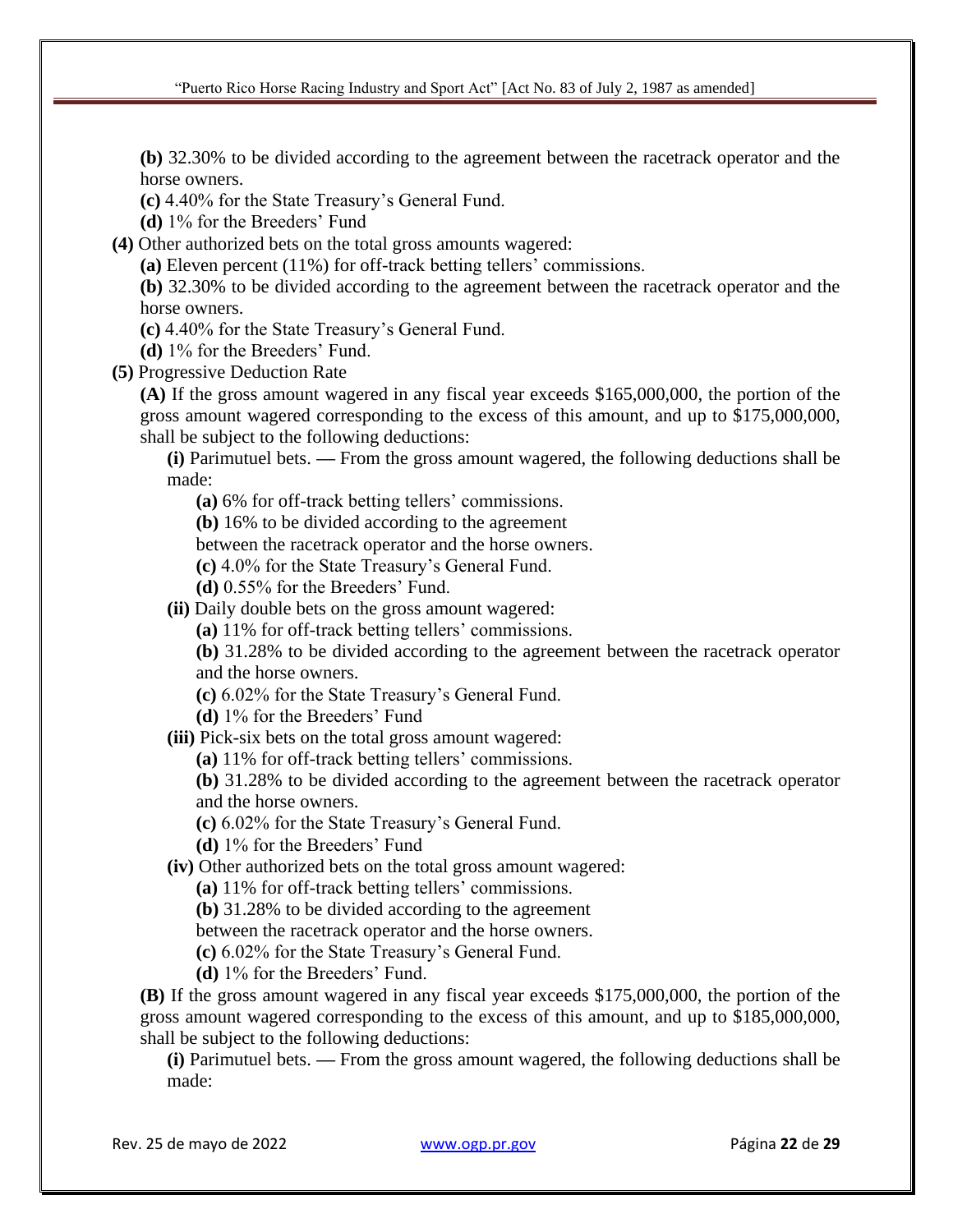**(a)** 6% for off-track betting tellers' commissions.

**(b)** 16% to be divided according to the agreement between the racetrack operator and the horse owners.

**(c)** 4.0% for the State Treasury's General Fund.

**(d)** 0.55% for the Breeders' Fund.

**(ii)** Daily double bets on the total gross amount wagered:

**(a)** 11% for off-track betting tellers' commissions.

**(b)** 29.66% to be divided according to the agreement between the racetrack operator and the horse owners.

**(c)** 7.64% for the State Treasury's General Fund.

**(d)** 1% for the Breeders' Fund

**(iii)** Pick-six bets on the total gross amount wagered:

**(a)** 11% for off-track betting tellers' commissions.

**(b)** 29.66% to be divided according to the agreement

between the racetrack operator and the horse owners.

**(c)** 7.64% for the State Treasury's General Fund.

**(d)** 1% for the Breeders' Fund

**(iv)** Other authorized bets on the total gross amounts wagered:

**(a)** 11% for off-track betting tellers' commissions.

**(b)** 29.66% to be divided according to the agreement

between the racetrack operator and the horse owners.

**(c)** 7.64% for the State General Fund.

**(d)** 0.90% for the Breeders' Fund.

**(C)** If the gross amount wagered in any fiscal year exceeds \$185,000,000, the portion of the gross amount wagered corresponding to the excess of this amount shall be subject to the following deductions:

**(i)** Parimutuel bets. **—** From the total gross amount wagered, the following deductions shall be made:

**(a)** 6% for off-track betting tellers' commissions.

**(b)** 16% to be divided according to the agreement between the racetrack operator and the horse owners.

**(c)** 4.0% for the State Treasury's General Fund.

**(d)** 0.55% for the Breeders' Fund.

**(ii)** Daily double bets on the total gross amount wagered:

**(a)** 11% for off-track betting tellers' commissions.

**(b)** 28.04% to be divided according to the agreement

between the racetrack operator and the horse owners.

**(c)** 9.26% for the State Treasury's General Fund.

**(d)** 1% for the Breeders' Fund

**(iii)** Pick-six bets on the total gross amount wagered:

**(a)** 11% for off-track betting tellers' commissions.

**(b)** 28.04% to be divided according to the agreement between the racetrack operator and the horse owners.

**(c)** 9.26% for the State Treasury's General Fund.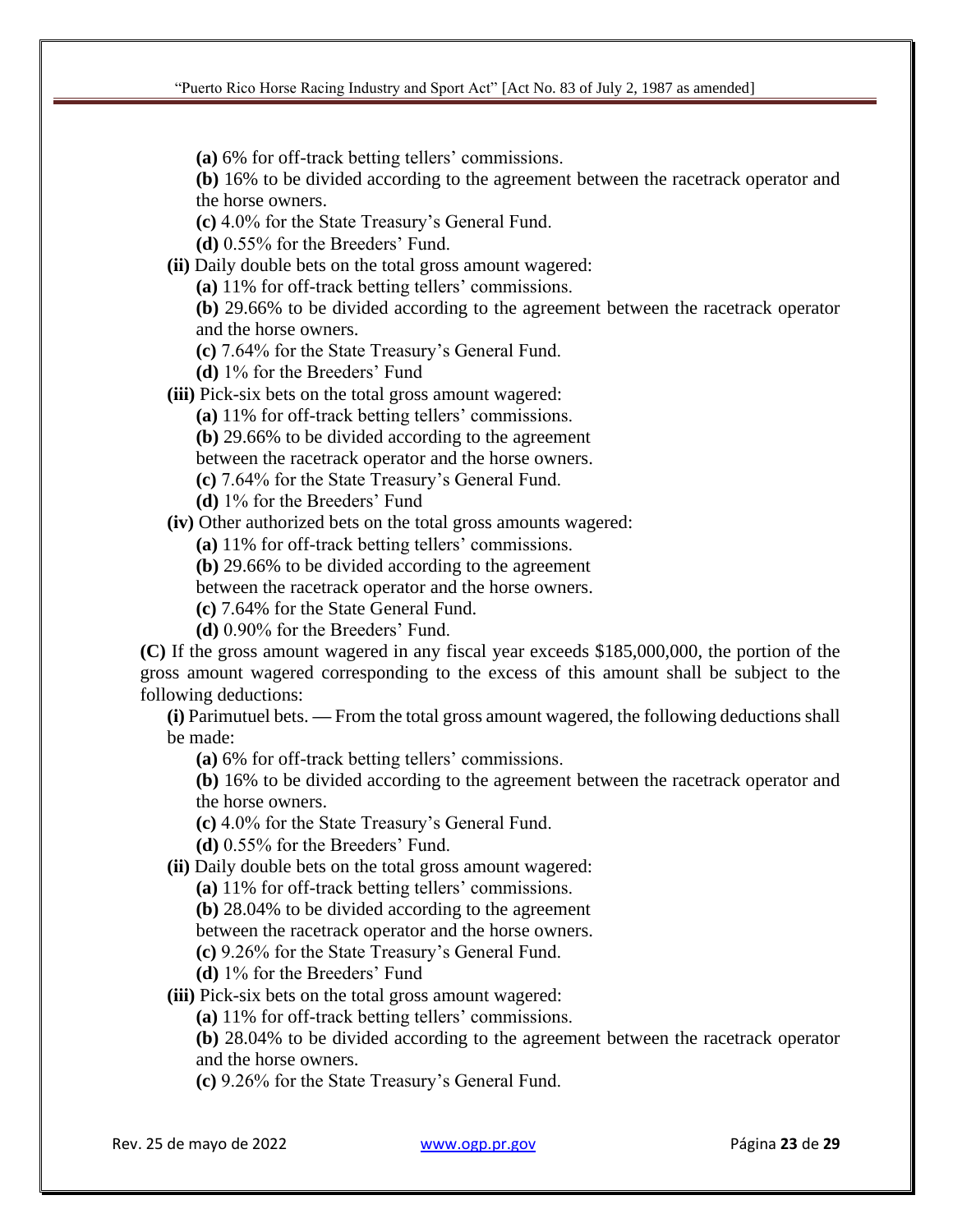**(d)** 1% for the Breeders' Fund

**(iv)** Other authorized bets on the total gross amount wagered:

**(a)** 11% for off-track betting tellers' commissions.

**(b)** 28.04% to be divided according to the agreement

between the racetrack operator and the horse owners.

**(c)** 9.26% for the State Treasury's General Fund.

**(d)** 1% for the Breeders' Fund.

**(6)** The deduction for off-track betting tellers' commissions shall not be applied if the bets are placed outside of an off-track betting location; in such cases, said commission shall be part of the total gross amount wagered, but are subject to the other deductions expressly stated in this Act. If the bets are placed through the Account Deposit Wagering or other similar system, the percentage of the commission corresponding to off-track betting tellers may be used by the operator to pay the commission of the system operator.

**(7)** Winners shall not be paid the first four (4) cents or fraction thereof of the winnings, which shall be withheld by the racetrack Operators, whether natural or juridical persons, and deposited each race day in a special interest-bearing account held in a local banking institution, to be used by the juridical person that is the Operator of the racetrack where the wagers were generated to fund the acquisition of thoroughbred horses. Said funds shall be used as provided by the Commission through an order to such effect, pursuant to the regulations and under the supervision and oversight of the Executive Director. The foregoing notwithstanding, prior to depositing said funds in the special account, Operators may use such funds to make up deficiencies in the betting pools, known as minus pools; once the deficiency is covered, the surplus shall be deposited in the special account. **(8)** Bettors' right to collect winnings from horse wagers or receive a refund after a bet has been declared void shall expire three (3) months after the day on which they are won or voided. Unclaimed money shall be remitted immediately by the corporation owning the racetrack to the Secretary of the Treasury, who shall distribute it as follows:

**(a)** One hundred percent (100%) of the amount shall be deposited in the Breeding and Development Fund, in a special account in favor of the Government of Puerto Rico Gaming Commission for the development of the Horse Racing Sport in general, as determined by the Commission by order or resolution.

The monies deposited in this Fund may be used by the Commission to defray the costs of drug testing provided for in this Act.

**(9)** All winnings from the different Horse Racing Sport wagers made in Puerto Rico shall be tax exempt.

### **Section 14. — Repeals.** (15 L.P.R.A. § 198 note)

Act July 22, 1960, No. 149, as amended, known as "Puerto Rico Racing Act", is hereby repealed, provided, that Act July 23, 1974, No. 129, creating the Racing Vocational School shall continue in effect.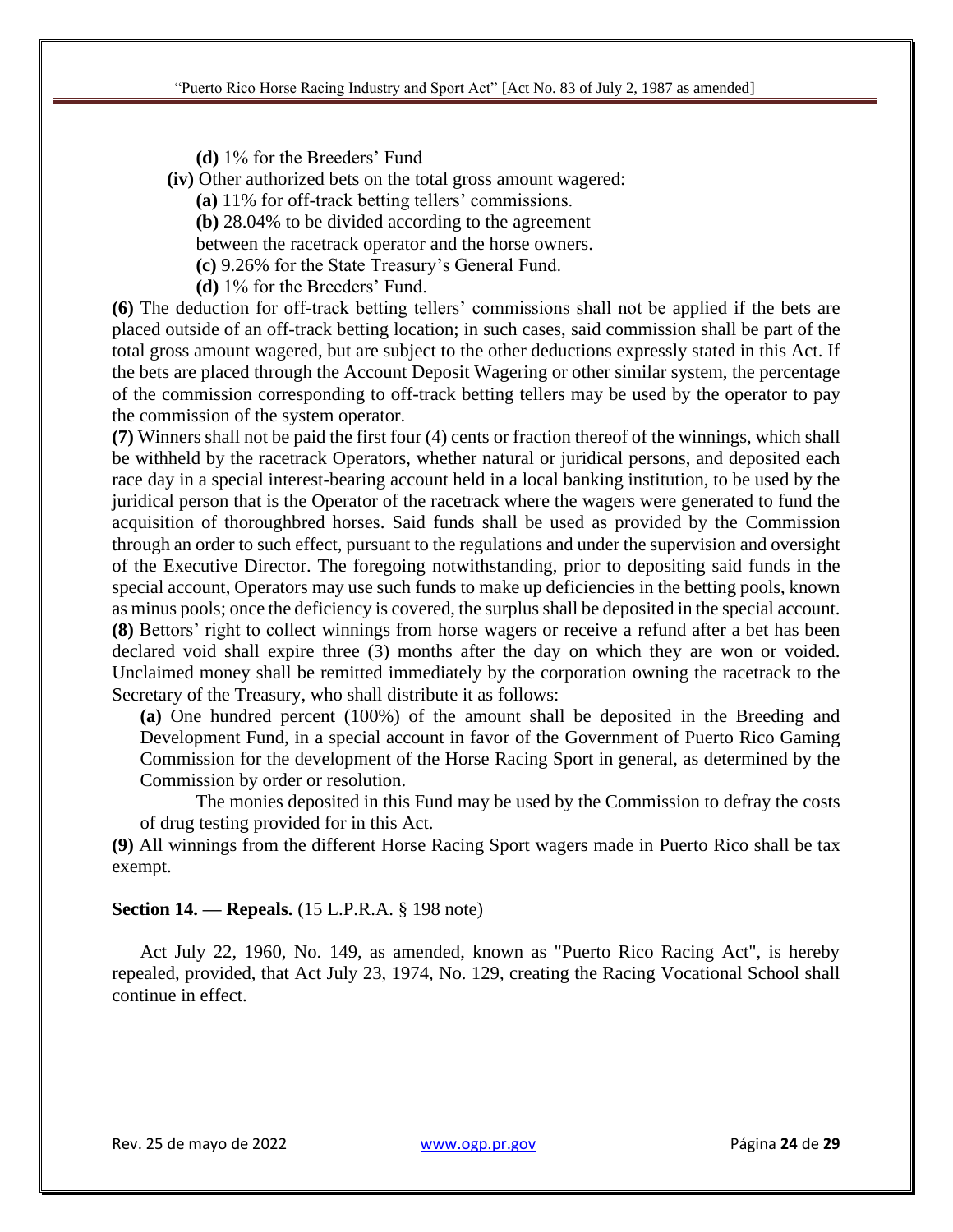### **Section 15. — Transfer of Personnel, Funds and Property.** (15 L.P.R.A. § 198 note)

The regular personnel, records, assets, and any available appropriation balance of the former Horse Racing Administration are hereby transferred to the Government of Puerto Rico Gaming Commission.

The personnel thus transferred shall keep the same position they held at the time of the transfer as well as all the rights, privileges, and obligations with respect to any pension, retirement, savings, and loan funds system to which they were affiliated prior to the approval of this Act.

**Section 16.** — **Effectiveness.** — This act shall take effect thirty (90) days after its date of approval.

### **Section 17. — Racehorse Inventory.** (15 L.P.R.A. § 198t)

The racetrack Operator shall maintain an inventory of the thoroughbred racehorses available for participating in races. The Executive Director shall establish, through an administrative order, the dates on which said inventory shall be made. Provided, that said inventory shall be submitted to the office of the Executive Director not later than thirty (30) days after its completion.

### **Section 18. — Excise Taxes on horse owners.** (15 L.P.R.A. § 198u)

**a)** For all legal purposes, including the 'Internal Revenue Code for a New Puerto Rico,' as amended, and any law or statute succeeding it, the total revenues of all regular and supplemental prizes as well as any other income derived and received from the horse races and the Electronic Gaming System by the owners of race horses registered in the Commission, shall be exempt from any taxation, excise, or levy imposed under the aforementioned Code, as amended; provided, that the holding of horse races in a racetrack authorized in Puerto Rico continues active and operational.

This provision repeals all other provisions contained in any other law, including the 'Internal Revenue Code' and the 'Excise Tax Law.'

### **Section 19. — Special Account** (15 L.P.R.A. § 198v)

The amount corresponding to the Breeding and Development Fund from unclaimed prizes and voided tickets shall be deposited in a special account of the Government of Puerto Rico Gaming Commission.

### **Section 20. —Electronic Video Games System Authorization; Regulations; Implementation.**  (15 L.P.R.A. § 198w)

An Electronic Video Games System is hereby authorized and established solely and exclusively in those premises where Horse Racing Agents operate, through which a person may participate in the various modalities of said games. Likewise, the use of an interactive computer system is hereby authorized to allow registering the bets at the time they are made.

With the collaboration of the Executive Director of the Tourism Company and the Secretary of the Department of the Treasury, the Board shall be responsible for adopting and promulgating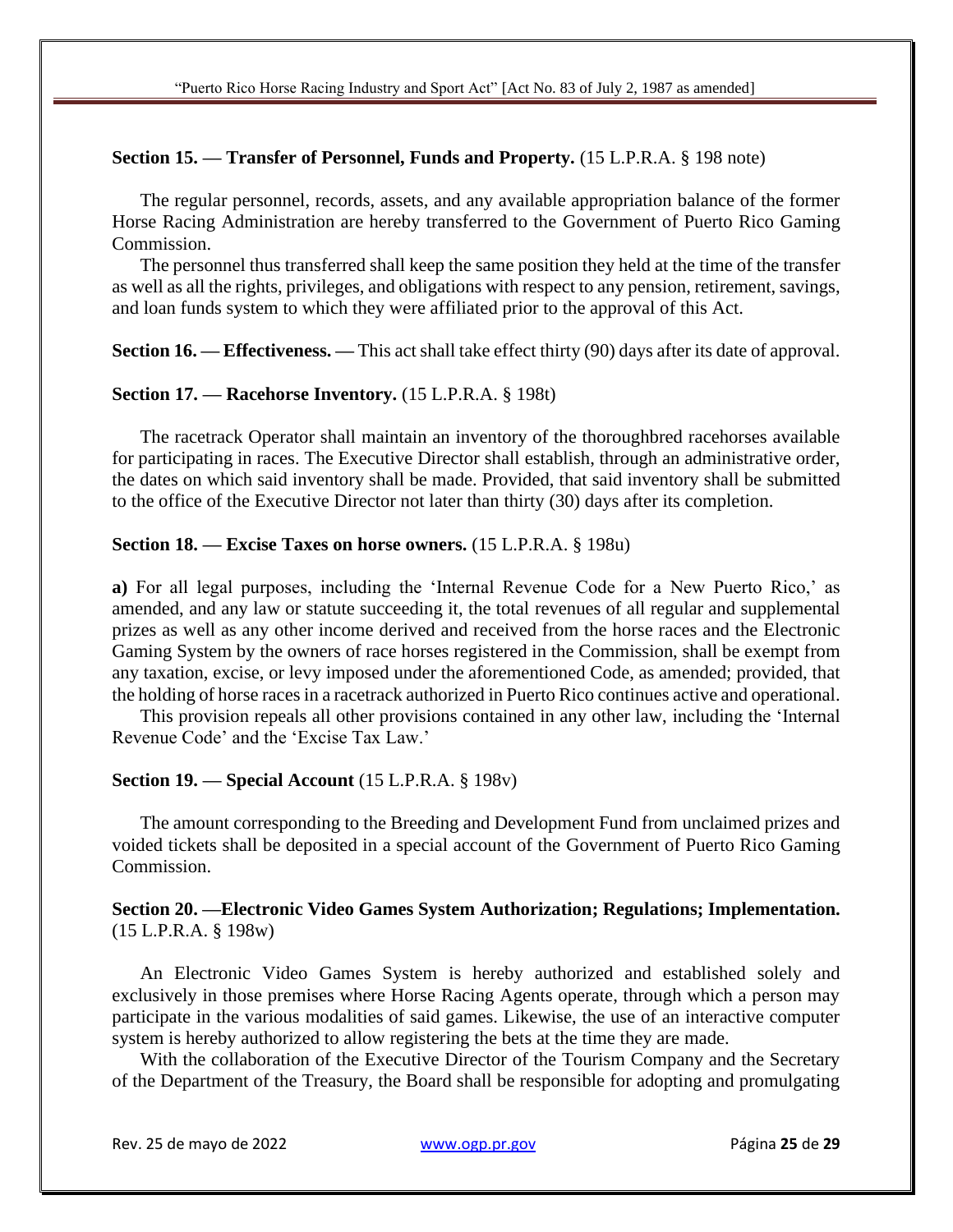the regulations needed for the implementation of the Electronic Video Games System pursuant to the provisions of Act No. 170 of August 12, 1988, known as the Uniform Administrative Procedures Act of the Commonwealth of Puerto Rico. The provisions of said regulations, to be implemented by the Administrator, without their being construed as a limitation, shall be the following:

**a)** The Electronic Video Games System shall be operated only on those days on which horse races are held.

**b)** The product of the games played in the Electronic Video Games System, minus the prizes paid, shall be remitted by the Horse Racing Agent to the Operating Enterprise or deposited with banking institutions expressly authorized by the Operating Enterprise for such purposes, on the date or within the term established by the Operating Enterprise. The latter may require that the Horse Racing Agent establish a special account at a banking institution through which electronic transfers may be made in order to receive the monies on account of the plays, make payments to and receive payments from the Operating Enterprise;

**c)** The Operating Enterprise is hereby authorized to negotiate and execute contracts with Providers for the design and implementation of the Electronic Video Games System;

**d)** The Net Receipts Proceeding from the Operations of the Electronic Video Games System shall be covered into a special account created by the Operating Enterprise;

**e)** Beginning February 1, 2006, and thereafter, the Executive Director shall submit an annual report on the implementation of the Electronic Gaming System to the Legislative Assembly of Puerto Rico.

Furthermore, the Regulations shall contain or establish, without it being construed as a limitation, the following:

**a)** The undesirable practices that must be prohibited to safeguard and maintain the public trust in the authorized Electronic Video Games System and provide the sanctions and administrative fines applicable for incurring the same;

**b)** The installation of a computer system for registering the bets, as well as authorize the use of electronic equipment or systems to issue a Receipt to each player indicating the Play selected and any other information deemed necessary;

**c)** The bonds that the Racetrack License holder, the Horse Racing Agents and the Providers must post to guarantee compliance with their obligations;

**d)** The type of game that is to be adopted and the manner in which to play the same;

**e)** The number of prizes and their amounts;

**f)** The manner in which the prizes are to be paid;

**g)** The reports that must be submitted by the Horse Racing Agents, related to the transactions for the Plays, as well as the manner in which these must be filed and the information they must contain; and

**h)** All other matters necessary and convenient for the efficient operation of the Electronic Video Games System or for the convenience of the public.

For purposes of this Section and Section 19 of this Act, the terms below shall have the following meaning:

**a)** Race Prizes Account: Means the account maintained by a racetrack to pay the monies received by the owner of a racehorse for the performance of said horse in an official race according to the regulations of the Government of Puerto Rico Gaming Commission. It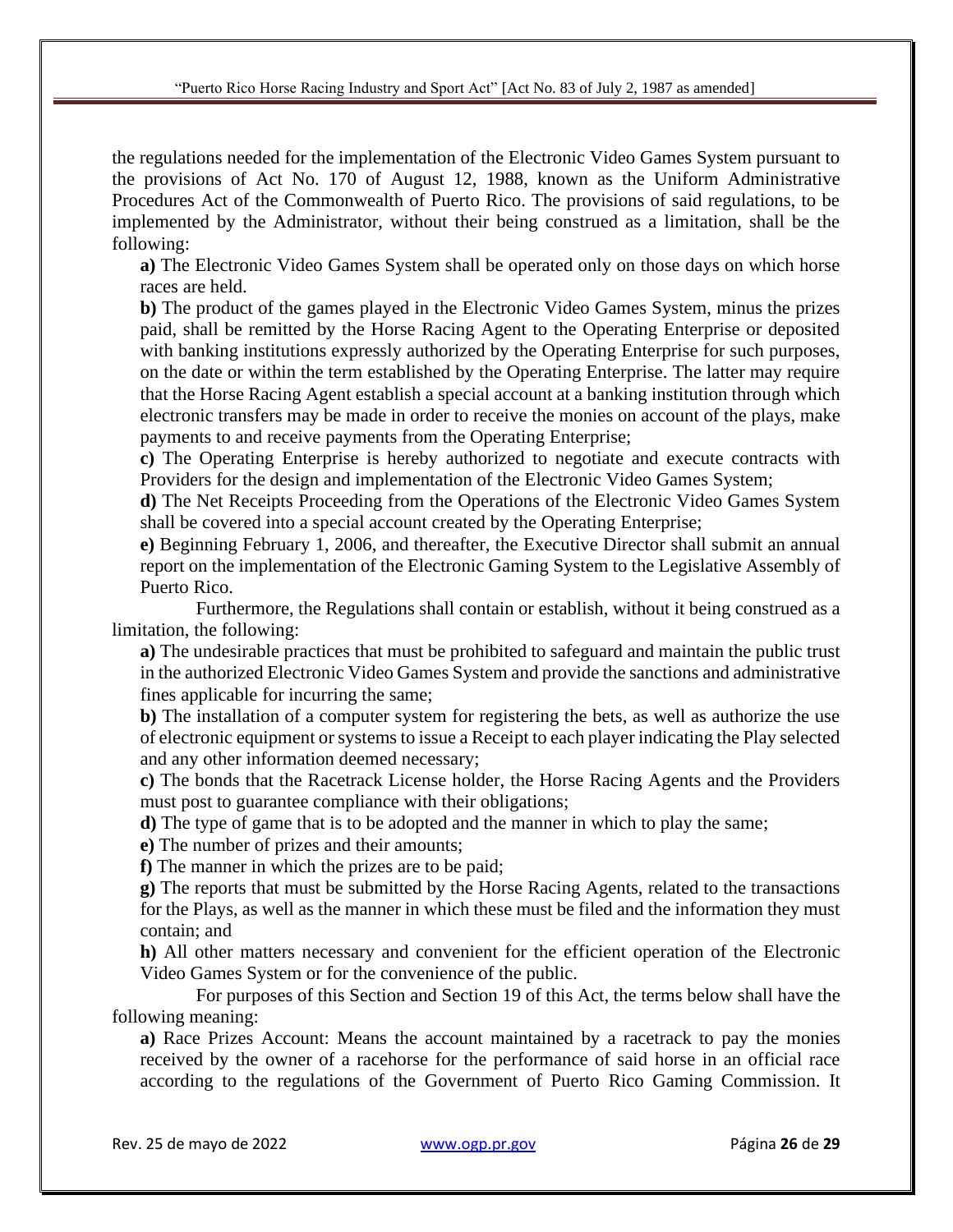includes regular, supplementary or retroactive prizes, donations, rewards, gifts, or any monies received by an owner as direct or indirect result of the participation of his horse in an official race.

**b)** Off-track Betting Tellers Commission Fund: Means the fund referred to in Section 19 of this Act.

**c)** Net Receipts on Operations: Means the total product of the games played from all games that comprise the Electronic Video Games System, after discounting the prizes paid by the Horse Racing Agents and the Operating Enterprise.

**d)** Game Played: Means the selection made by the player as to the type of game as evidenced in a receipt.

**e)** Electronic Gaming System: Means such transaction or operation through terminals located in off-track betting locations that allows people to participate in electronic games through which, by chance, said person may receive credits that may be redeemed for cash.

# **Section 29. — Distribution of net receipts from the Electronic Video Games System.** (15 L.P.R.A. § 198y)

The net receipts from the Electronic Gaming System operations shall be deposited in a special account created by the Operator. The amount to be distributed to the player on account of winnings shall not be less than eighty-three percent (83%) of the total value of the plays. This ratio shall be measured on the basis of the parameters to be established through regulations.

The Operator shall distribute the operations' net receipts in the following order and manner: **(a)** If the electronic gaming system is operated by the operator:

**(1)** Fifteen percent (15%) for the Off-track Betting Tellers' Commission;

**(2)** Fifteen percent (15%) to be paid into the account for race prizes; and

**(3)** Seventy percent (70%) to the operator.

**(b)** If the Electronic Gaming System is operated by a provider:

**(1)** Fifteen percent (15%) for the Off-track Betting Tellers' Commission;

**(2)** Fifteen percent (15%) to be paid into the account for race prizes; and

**(3)** the remainder of: (A) The amount agreed upon by the provider and the operator shall be divided between the provider and the operator pursuant to the agreement between the operator and the provider.

Any balance of the net receipts from the Electronic Gaming System operations, after the items stated in subsections (a) and (b) are covered, shall be paid and deposited in the General Fund of Puerto Rico.

# **Section 22. — Creation of the Off-track Betting Teller Uncollectible Accounts Fund.** (15 L.P.R.A. § 198z)

**(1)** Said Fund, as defined in Section 3 of this Act, shall consist of the contributions made by offtrack betting tellers who choose not to post a bond to secure the payment of wagers, in lieu of said bond, to secure the recovery of the money waged in off-track betting locations and not paid to an Operator. Said contributions shall be established by the Executive Director through an order.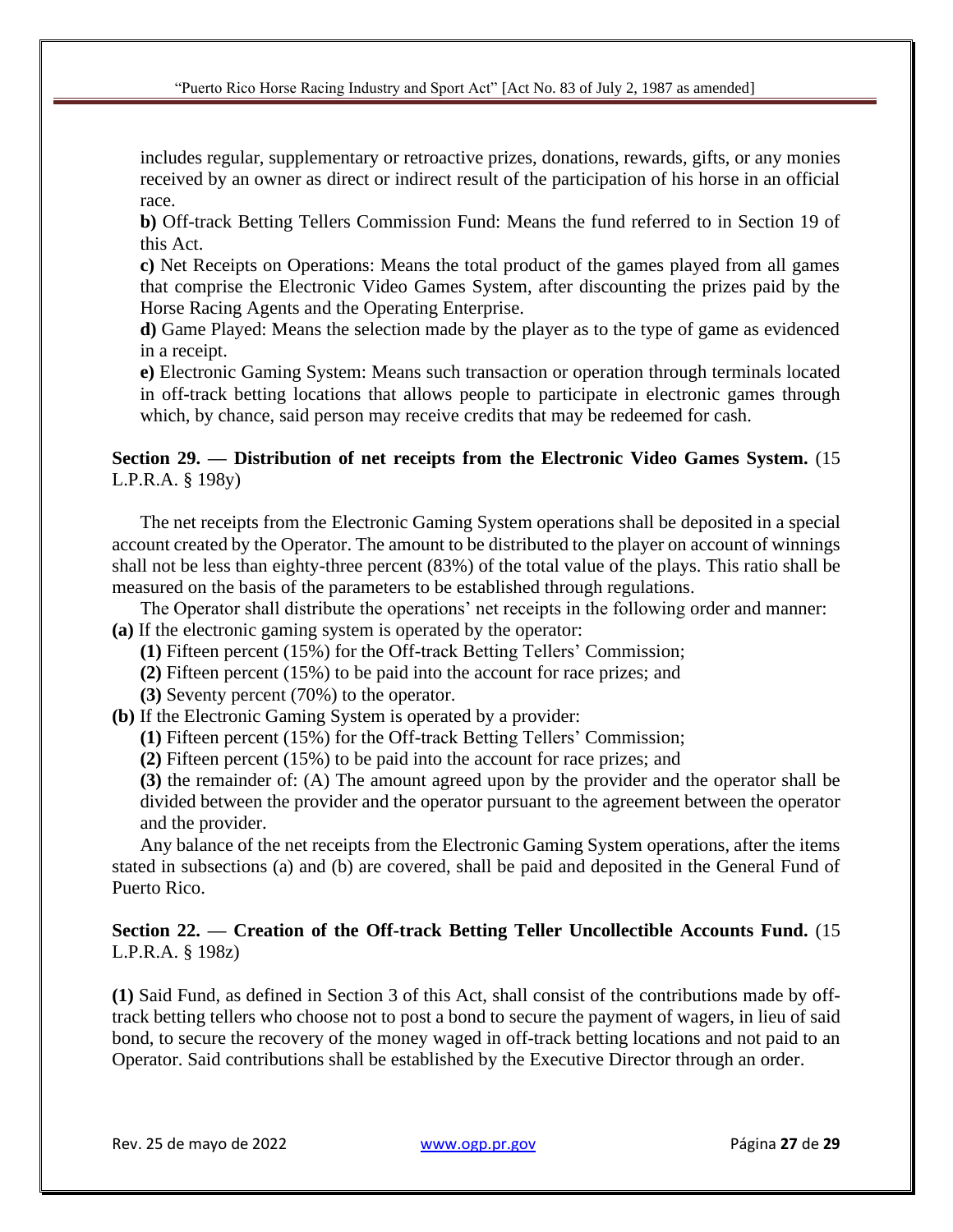**(2)** Operators, as defined in Section 3 of this Act, shall be in charge of collecting the tellers' contributions, which shall be kept in a bank account exclusively held for such purposes **(3)** The failure to pay the contributions corresponding to the Fund for the Collection of Uncollectable Accounts of Horse Racing Agencies to an operating enterprise on a daily basis shall be deemed to be cause for the suspension or cancellation of the license of the off-track betting teller.

## **Section 23. — Creation of the Breeding and Development Fund.** (15 L.P.R.A. § 198aa)

**(1)** Said fund, as defined in Section 3 of this Act, is created for purposes of promoting the breeding and acquisition of thoroughbred horses and developing the horse racing industry.

**(2)** The monies deposited into the Breeding and Improvement Fund are intended for creating incentives to horse owners to acquire more and better thoroughbred horses. Without it being construed as a limitation, the fund may be used to make contributions and grant loans, at a considerably lower interest rate than the prime rate, to owners and breeders for the acquisition of racehorses, as well as for the acquisition of studs of proven quality in order to donate or lease their services, as well as for contributing to the payment of the breaking and transportation of racehorses.

**(3)** The Commission shall have the right to deduct from the payments corresponding to the recipients of said programs, an administration or service fee that shall not exceed five percent (5%) of said funds and proof thereof shall be submitted and kept.

**(4)** The Funds obtained for the Breeding and Development Fund, as provided in this Act, shall be tax-exempt for the beneficiaries thereof. Said funds shall be distributed by the Commission, upon receipt thereof, as prescribed through regulations, order, or resolution. The interest generated by these accounts shall be used for the same purposes that led to the creation of this Fund.

**(5)** The Executive Director may appoint a Fund Administrator if, in his best judgment, said procedure is beneficial to the disposition and management thereof.

**(6)** The Commission shall prescribe through regulations the award of two (2) scholarships in the amount of one thousand dollars (\$1,000) each. These scholarships shall be known as the Mateo Matos Scholarship and the Pablo Suárez Vélez Scholarship, as provided in the 'Government of Puerto Rico Gaming Commission Act.' These amounts may be adjusted by the Commission, according to the time value of money. Scholarships shall be funded by this Breeding and Development Fund.

Note. This compilation was prepared by the [Puerto Rico Office of Management and Budget](https://ogp.pr.gov/) staff who have striven to ensure it is complete and accurate. However, this is not an official compilation and may not be completely free of error. It contains all amendments incorporated for reading purposes only. For accuracy and exactitude please refer to the act original text and the collection of Laws of Puerto Rico Annotated LPRA. The state links acts are property of [Legislative Services](http://www.oslpr.org/new/)  [Office](http://www.oslpr.org/new/) of Puerto Rico. The federal links acts are property of [US Government Publishing Office](https://www.gpo.gov/)  [GPO.](https://www.gpo.gov/) Compiled by the Office of Management and Budget Library.

Rev. 25 de mayo de 2022 [www.ogp.pr.gov](http://www.ogp.pr.gov/) Página **28** de **29**